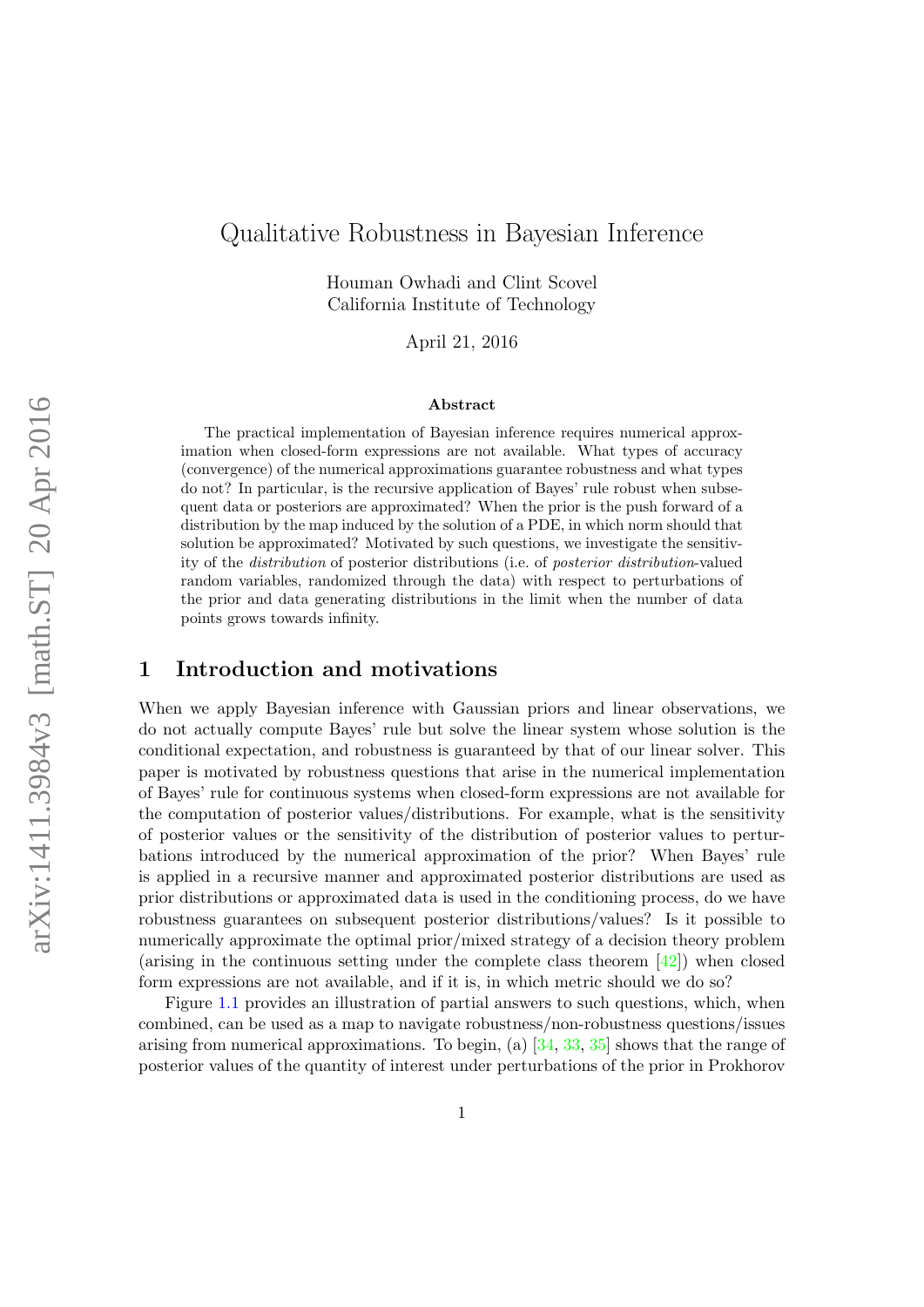

<span id="page-1-0"></span>Figure 1.1: On the robustness of the Bayes' rule. The top panel illustrates relationships among probability metrics and, as in [\[23\]](#page-25-3), a directed arrow from A to B means that (for some function h)  $d_A \leq h(d_B)$ . The central panel illustrates the generation of nonrobustness and the bottom panel illustrates the generation of robustness.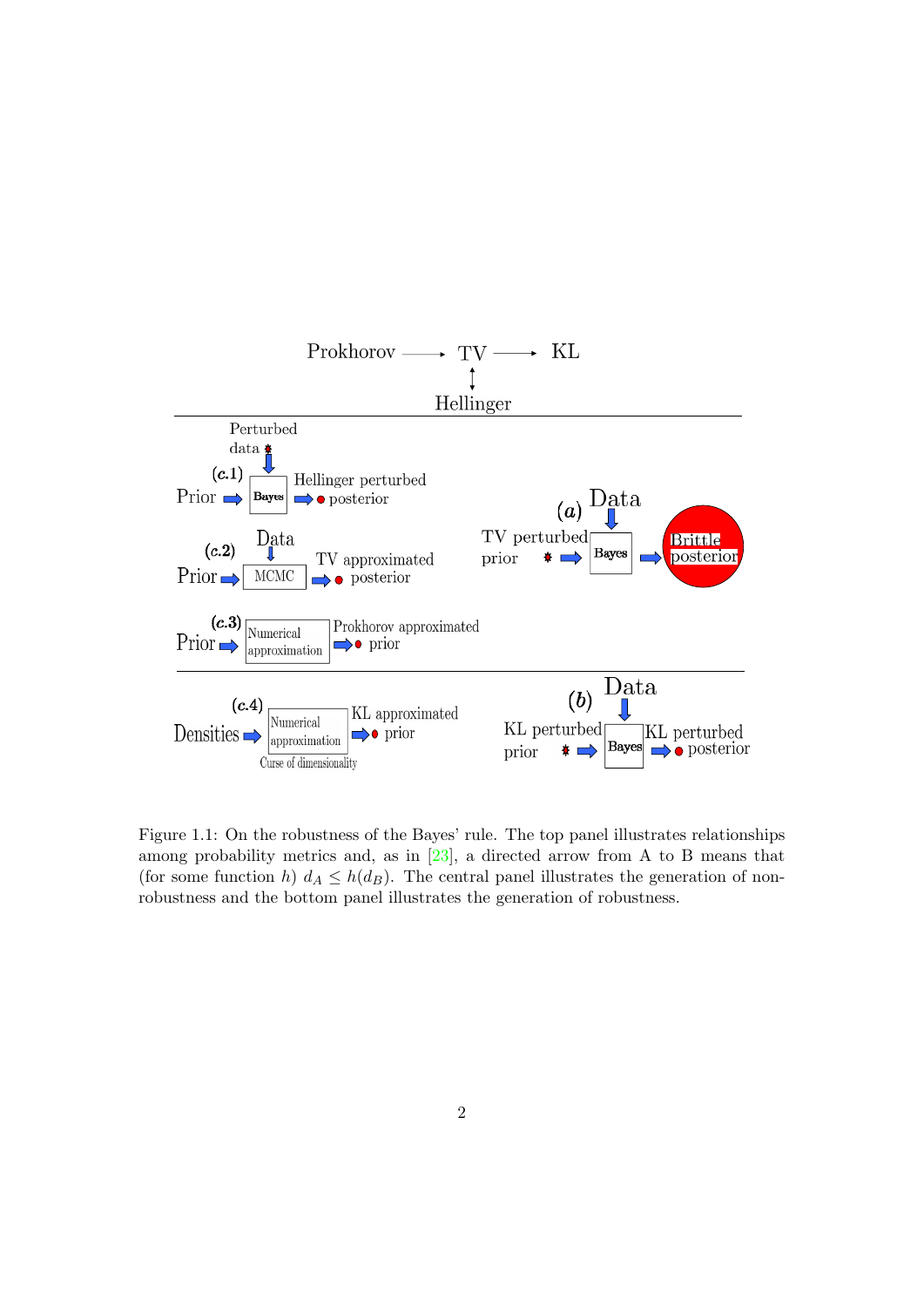or TV metrics is the deterministic range of the quantity of interest (we will refer to this maximal sensitivity property as brittleness). Moreover,  $(c.1)$  [\[41\]](#page-26-1) shows that the posterior distributions are controlled by the Hellinger metric under the application of the Bayes rule with an exact prior under the perturbation of a finite number of finite dimensional samples (see also [\[11\]](#page-24-0)). Since the Hellinger and TV metrics are equivalent [\[23\]](#page-25-3), (c.1) and (a) suggest that, without specific restrictions, it is, in general, not possible to offer guarantees on the robustness of recursive Bayes under perturbations of the data. Similarly (c.2) the convergence of Markov chains (on continuous state spaces) used in MCMC algorithms (such as the Metropolis algorithm) is generallly analyzed with respect to the TV topology [\[38,](#page-26-2) [22\]](#page-25-4). However it should be noted that, according to Roberts and Rosenthal [\[37,](#page-26-3) Pg. 10], Gibbs [\[22\]](#page-25-4), Gelman [\[20,](#page-24-1) Intro] and Madras and Sezer [\[30,](#page-25-5) Intro], convergence in TV is in general not guaranteed, so that one might say in general that convergence of MCMC is at best in TV. Therefore combining  $(c.2)$ and (a) suggests that, without further restrictions, it is, in general, not possible to offer guarantees on the robustness of recursive Bayes if posteriors are approximated using MCMC. Moreover, in many cases, the prior may need to undergo a numerical approximation/discretization step prior to conditioning. For example, in popular applications of Bayes' rule to stochastic PDEs [\[44,](#page-26-4) [16\]](#page-24-2) one pushes forward the prior from the space of coefficients of the PDE to the solution space where it is conditioned. Consequently, if the PDE is numerically approximated this implies an approximation of the pushedforward prior. Therefore (c.3) representing numerical discretization/approximation as a continuous map between two Polish spaces, it is known that the push forward of a measure under such maps is continuous in the weak topology, which is metrized by the Prokhorov distance. Therefore, combining (c.3) and (a) suggests that, without further restrictions, it is, in general, not possible to offer robustness guarantees to perturbations caused by the numerical discretization of the prior.

For positive results on the other hand, observe that (b) [\[24\]](#page-25-6) shows that posterior values (given a finite number of data points) are robust to approximation errors of the prior measured in Kullback-Leibler divergence. Therefore if (c.4) the numerical approximation map is continuous in Kullback-Leibler divergence then posterior values (given a finite number of data points) are robust to that numerical discretization step. However observe that unless closed form expressions are available, one must keep track of densities to achieve the continuity of the numerical approximation map in Kullback-Leibler divergence, which is a task plagued by the curse of dimensionality.

Since the brittleness of posterior distributions and values with respect perturbations of the prior defined in TV or Prokhorov metrics is an obstacle to obtaining robustness guarantees to numerical approximation errors when closed form expressions are unavailable, it is natural to ask whether robustness could be guaranteed by considering the distribution of posterior distributions or posterior values generated by the random generation of the data. To answer this question we develop a framework for quantifying the sensitivity of the distribution of posterior distributions with respect to perturbations of the prior and data generating distributions in the limit when the number of data points grows towards infinity. In this generalization of Cuevas' [\[13\]](#page-24-3) extension of Hampel's [\[27\]](#page-25-7)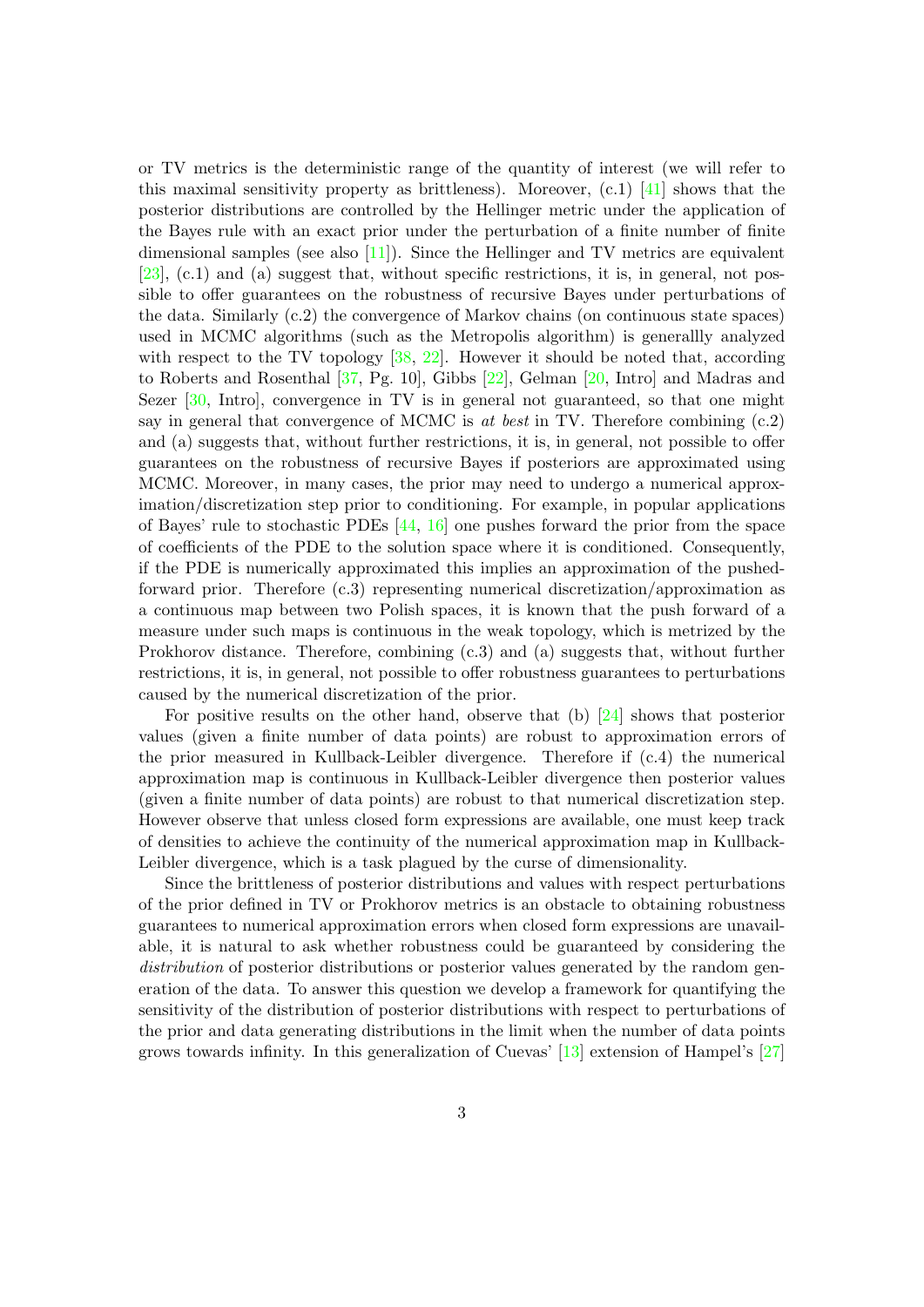notion of *qualitative robustness* to Bayesian inference to include both perturbations of the prior and the data generating distribution, posterior distributions are analyzed as measure-valued random variables (measures randomized through the data) and their robustness is quantified using the total variation, Prokhorov, and Ky Fan metrics. Our results show that (1) the assumption that the prior has Kullback-Leibler support at the parameter value generating the data, classically used to prove consistency, can also be used to prove the non-robustness of posterior distributions with respect to infinitesimal perturbations (in TV) of the class of priors satisfying that assumption, (2) for a prior which has global Kullback-Leibler support on a space which is not totally bounded, we can establish non-robustness and (3) consistency, and the unstable nature of the conditions which generate it, produces non-robustness, and a careful selection of the prior is important if both properties (or their approximations) are to be achieved. The mechanisms supporting our results are different and complementary to those discovered by Hampel and developed by Cuevas. To obtain them, we derive in Section [3](#page-7-0) a corollary to Schwartz' consistency Theorem that leads to robustness or non-robustness results depending on the topology defining the continuity of the numerical approximation map (Kullback-Leibler, TV or Prokhorov). Moreover, this corrollary is further developed in Proposition [7.1](#page-20-0) to analyze the convergence of random measures in the qualitative robustness framework. More precisely, although in  $[24]$  it is shown that the Fréchet derivatives of posterior values to Kullback-Leibler perturbations of the prior may diverge to infinity with the number of data points, a simple application of Proposition [7.1](#page-20-0) implies the robustness of the distribution of posterior distributions/values under Kullback-Leibler perturbations of the prior in the limit where the number of data points goes to infinity. On the other hand, application of Proposition [7.1](#page-20-0) also suggest the lack of robustness of the distribution of posterior distributions/values to TV or Prokhorov perturbations of the prior, where we note that Prokhorov perturbations include classes of perturbations defined by generalized moment constraints, as in  $[8, 6, 7, 5, 34, 33, 35]$  $[8, 6, 7, 5, 34, 33, 35]$  $[8, 6, 7, 5, 34, 33, 35]$  $[8, 6, 7, 5, 34, 33, 35]$  $[8, 6, 7, 5, 34, 33, 35]$  $[8, 6, 7, 5, 34, 33, 35]$  $[8, 6, 7, 5, 34, 33, 35]$  $[8, 6, 7, 5, 34, 33, 35]$  $[8, 6, 7, 5, 34, 33, 35]$  $[8, 6, 7, 5, 34, 33, 35]$  $[8, 6, 7, 5, 34, 33, 35]$  $[8, 6, 7, 5, 34, 33, 35]$  $[8, 6, 7, 5, 34, 33, 35]$ .

## 2 Qualitative Robustness for Bayesian Inference

Hable and Christmann [\[25\]](#page-25-8) have recently established qualitative robustness for support vector machines. Consequently, it appears natural to inquire into the qualitative robustness of Bayesian inference. Hampel [\[27\]](#page-25-7) introduced the notion of the qualitative robustness of a sequence of estimators and Cuevas [\[13\]](#page-24-3) has extended Hampel's definition and his basic structural results to Polish spaces. Since the space  $\mathcal{M}(\Theta)$  of priors and posteriors equipped with the weak topology is Polish whenever  $\Theta$  is, Cuevas' extension has direct applications to Bayesian inference. Boente et al. [\[10\]](#page-24-6) have developed qualitative robustness for stochastic processes, Nasser et al. [\[32\]](#page-25-9) for estimation, and Basu et al.  $[3]$  for Bayesian inference with a single sample. The notion of qualitative robustness introduce in this paper is a straightforward generalization of that introduced by Hampel [\[27\]](#page-25-7) and developed by Cuevas [\[13\]](#page-24-3), see also Cuevas [\[15\]](#page-24-7). Indeed, this version requires no introduction of loss and risk functions and concerns itself with not just expected values but with the full distribution of the effects of the randomness of the observations.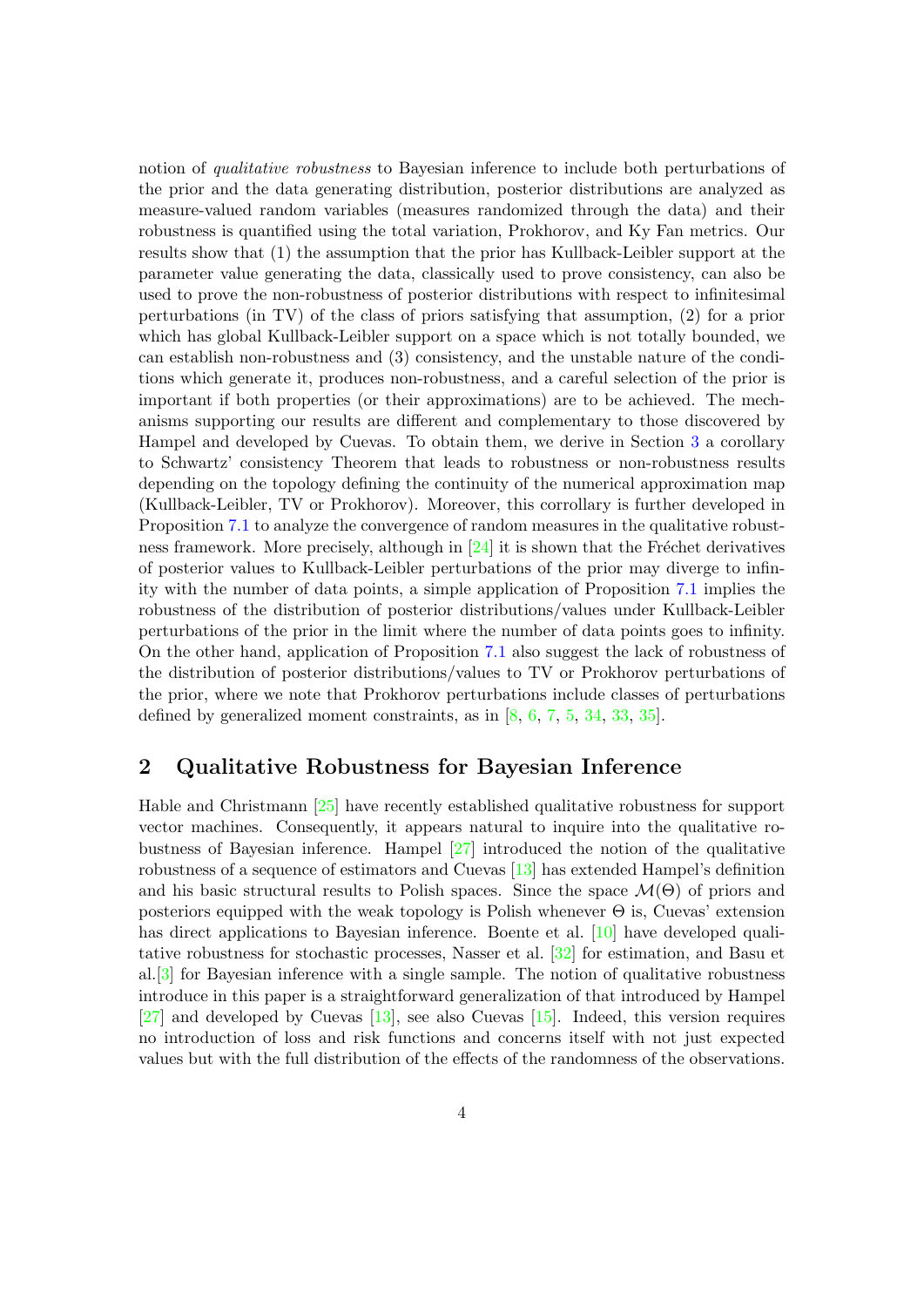It considers a fixed model so is not concerned with robustness with respect to model specification, although such considerations can easily be included. Moreover, since it is formulated with respect to classic notions in probability, it appears to us as simple, natural, flexible, without calibration issues, and easy to interpret statistically.

Metrics on spaces of measures and random variables will be important in its formulation. Fortunately, this is a well studied field, see e.g. Rachev et al. [\[36\]](#page-25-10) and Gibbs and Su [\[23\]](#page-25-3), but to keep the presentation simple, here we will restrict our attention to the total variation, Prokhorov and Ky Fan metrics (we refer to  $[8, 6, 7, 5]$  $[8, 6, 7, 5]$  $[8, 6, 7, 5]$  $[8, 6, 7, 5]$  $[8, 6, 7, 5]$  $[8, 6, 7, 5]$  $[8, 6, 7, 5]$  for motivations for considering classes of priors defined in the Prokhorov metric). For measurable spaces Θ and X, we write M(Θ) and M(X) for the set of probability distributions on Θ and X respectively. In this general setting, we can metrize the spaces of measures  $\mathcal{M}(X)$ and  $\mathcal{M}(\Theta)$  using total variation. This latter metrization makes  $\mathcal{M}(\Theta)$  into a topological space whose Borel structure can be used to define the space  $\mathcal{M}^2(\Theta)$  of probability measures on  $\mathcal{M}(\Theta)$ , which can also be metrized using the total variation. However, the separability of these spaces will be extremely useful for us and, in general, these spaces will not be separable under the total variation metric. Recall that for a metric space  $(S, d)$ , the Prokhorov metric  $d_{Pr}$  on the space  $\mathcal{M}(S)$  of Borel probability measures is defined by

$$
d_{Pr}(\mu_1, \mu_2) := \inf \left\{ \epsilon : \mu_1(A) \le \mu_2(A^{\epsilon}) + \epsilon, A \in \mathcal{B}(S) \right\}, \quad \mu_1, \mu_2 \in \mathcal{M}(S), \tag{2.1}
$$

where

$$
A^{\epsilon} := \{ x' \in S : d(x, x') < \epsilon \text{ for some } x \in A \}.
$$

According to Dudley [\[18,](#page-24-8) Thm. 11.3.1], the Prokhorov metric is a metric on  $\mathcal{M}(S)$ . Consequently, when  $\Theta$  and X are metric, , we can also metrize the spaces of measures  $\mathcal{M}(\Theta)$ and  $\mathcal{M}(X)$  with the Prokhorov metrics, and having done so we can define the space  $\mathcal{M}^2(\Theta) := \mathcal{M}(\mathcal{M}(\Theta))$  of Borel probability measures on the metric space  $(\mathcal{M}(\Theta), d_{Pr\Theta})$ of Borel probability measures on  $\Theta$  and metrize it with the Prokhorov metric  $d_{Pr^2\Theta}$ . Furthermore, when  $(S, d)$  is a separable metric space, Dudley [\[18,](#page-24-8) Thm. 11.3.3] asserts that the Prokhorov metric metrizes weak convergence and Aliprantis and Border [\[1,](#page-23-3) Thm. 15.12 asserts that the metric space  $(\mathcal{M}(S), dp_r)$  is separable.

Therefore, when X and  $\Theta$  are separable metric spaces, the Prokhorov metrics  $d_{PrX}$ and  $d_{Pr\Theta}$  metrize weak convergence in  $\mathcal{M}(X)$  and  $\mathcal{M}(\Theta)$  respectively and both metric spaces  $(\mathcal{M}(X), d_{PrX})$  and  $(\mathcal{M}(\Theta), d_{Pr\Theta})$  are separable. Consequently, when  $\Theta$  is a separable metric space,  $(\mathcal{M}(\Theta), d_{Pr\Theta})$  is a separable metric space and therefore  $(\mathcal{M}^2(\Theta), d_{Pr^2\Theta})$ is a separable metric space.

The separability of  $(M(\Theta), d_{Pr\Theta})$  is sufficient to define the Ky Fan metric on a space of  $(M(\Theta))$ -valued random variables. Indeed, for a separable metric space S, probability space  $(\Omega, \Sigma, P)$ , and two S-valued random variables  $Z : \Omega \to S$  and  $W : \Omega \to S$ , the Ky Fan distance between  $Z$  and  $W$ , see e.g. Dudley [\[18,](#page-24-8) Pg. 289], is defined as

<span id="page-4-0"></span>
$$
\alpha(Z, W) := \inf \{ \epsilon \ge 0 : P(d(Z, W) > \epsilon) \le \epsilon \}. \tag{2.2}
$$

By Dudley [\[18,](#page-24-8) Thm. 9.2.2], the Ky Fan metric is a metric on the space of S-valued random variables from  $(\Omega, \Sigma, P)$  and metrizes convergence in probability for them. Con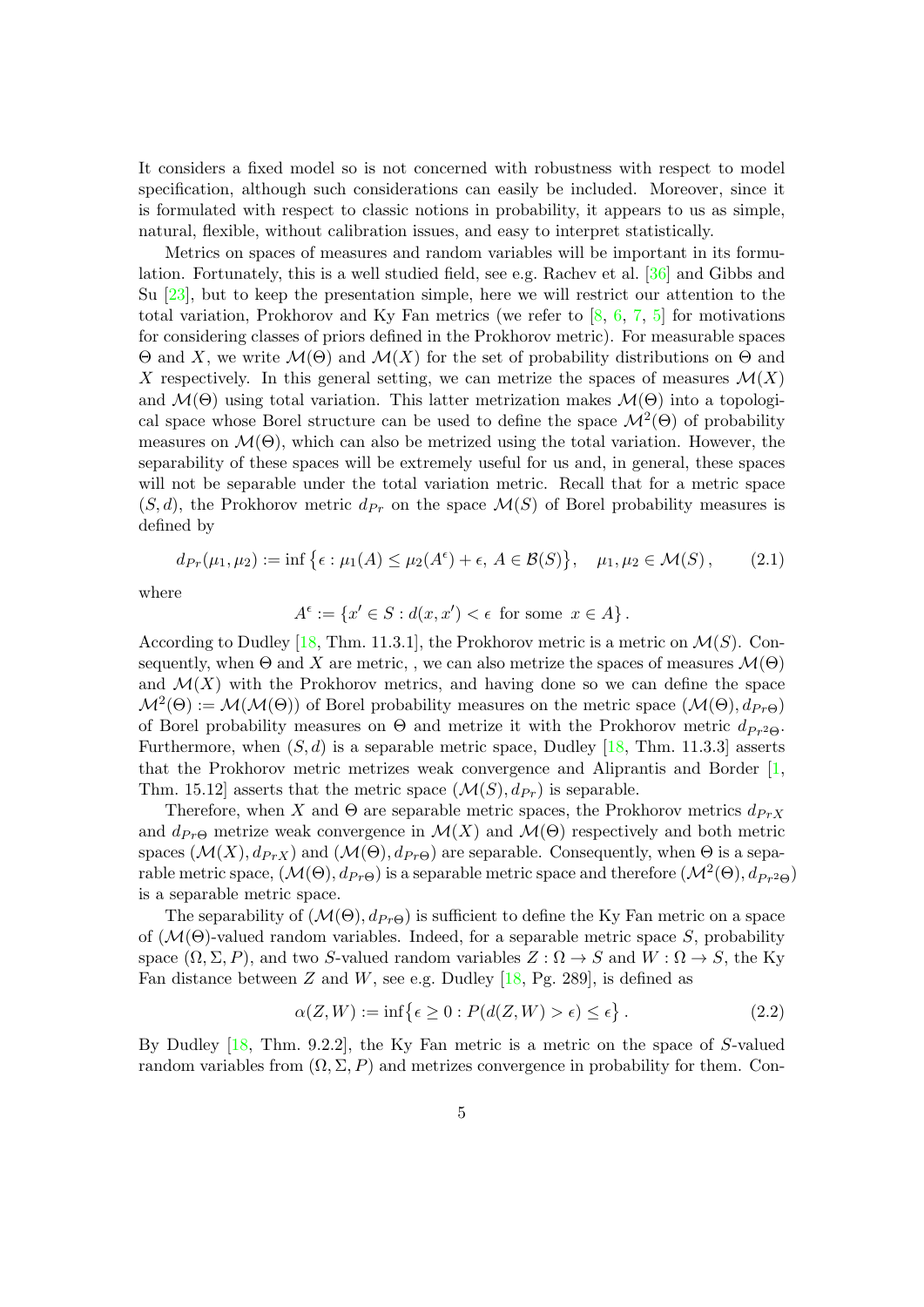sequently, when  $\Theta$  is a separable metric space and  $\mathcal{M}(\Theta)$  is metrized with the Prokhorov metric  $d_{P_{T}\Theta}$ , the Ky Fan metric  $\alpha$  of [\(2.2\)](#page-4-0) metrizes the space of  $\mathcal{M}(\Theta)$ -valued random variables  $Z: (X^{\infty}, \mu^{\infty}) \to (\mathcal{M}(\Theta), d_{Pr\Theta})$  for each  $\mu \in \mathcal{M}(X)$ . Since this family of metrics depends on the measure  $\mu$  we indicate this dependence by writing  $\alpha_{\mu}$ . Moreover, when  $\Theta$  and X are separable metric spaces, their Borel  $\sigma$ -algebras are countably generated, which is required to apply Doob's Theorem to assert that a domninated measurable model has a jointly measurable family of densities, which is required in the consistency theorem of Schwartz which we will need.

When  $\Theta$  and X are Borel subsets of Polish metric spaces, they are separable metric spaces so the above applies. Let us now show that the assumption also facilitates the measurability of Bayesian conditioning that will be needed to define its qualitative robustness. To that end, from now on let us place as default the weak topologies on  $\mathcal{M}(X)$ ,  $\mathcal{M}(\Theta)$  and  $\mathcal{M}^2(\Theta)$  and metrize them with the Prokhorov metrics  $d_{PrX}$ ,  $d_{Pr\Theta}$ and  $d_{Pr^2\Theta}$ . This is primarly to obtain well-defined Bayesesian conditioning while at the same time applicability of Schwartz's consistency theorem. We will also place other metric structures on  $\mathcal{M}(X)$ ,  $\mathcal{M}(\Theta)$  and  $\mathcal{M}^2(\Theta)$  to quantify the size of perturbations and indicate them with the notation  $d_{\mathcal{M}(X)}$ ,  $d_{\mathcal{M}(\Theta)}$  and  $d_{\mathcal{M}^2(\Theta)}$ . Consider a measurable model  $P : \Theta \to \mathcal{M}(X)$ . Since Aliprantis and Border [\[1,](#page-23-3) Thm. 15.13] implies that the map  $\mathcal{M}(X) \to \mathbb{R}$  defined by  $\mu \mapsto \mu(A)$  is Borel measurable for all  $A \in \mathcal{B}(X)$ , it follows that P corresponds to a Markov kernel. Consider a prior  $\pi \in \mathcal{M}(\Theta)$ . Then since  $\Theta$  is assumed to be a Borel subset of a Polish space, it follows from Schervish [\[39,](#page-26-5) Thm. B.46] that there exists a family  $\pi_x, x \in X$  of conditional probability measures generated by the model P such that the map  $x \mapsto \int_{\Theta} f d\pi_x, x \in X$  is  $\mathcal{B}(X)$ -measurable for all bounded and measurable functions  $f : \Theta \to \mathbb{R}$ . Note that after the proof Schervish mentions that such a family of conditional measures is not unique. Since both  $\Theta$  and X are separable and metrizable, it then follows from Aliprantis and Border [\[1,](#page-23-3) Thm. 19.7] that the resulting map  $x \mapsto \pi_x$  from X to  $\mathcal{M}(\Theta)$  is measurable. For multiple samples, it is clear that  $X^n$ is a Borel subset of the *n*-th power of the ambient Polish space of  $X$ . By Billingsly's [\[9,](#page-24-9) Thm. 2.8] characterization of weak convergence on product spaces it follows that the injection  $\mathcal{M}(X) \to \mathcal{M}(X^n)$  defined by  $\mu \mapsto \mu^n$  is continuous, so that it follows that  $P^n: \Theta \to \mathcal{M}(X^n)$ , defined by  $P^n(\theta) = P(\theta)^n, \theta \in \Theta$ , is measurable and therefore, by the same arguments as above, we obtain a family of multisample conditional measures  $\pi_{x^n}, x^n \in X^n$  such that the resulting map

$$
\bar{\pi}: X^n \to \mathcal{M}(\Theta)
$$

defined by the determination of the posteriors

<span id="page-5-0"></span>
$$
\bar{\pi}(x^n) := \pi_{x^n}, \quad x^n \in X^n \tag{2.3}
$$

is measurable. Therefore, its corresponding pushforward operator

$$
\pi_*: \mathcal{M}(X^n) \to \mathcal{M}^2(\Theta)
$$

is well-defined, where we have removed the bar over  $\pi$  in the notation to emphasize that this pushforward operator  $\pi_*$  corresponds to the prior  $\pi$ . Then to consider how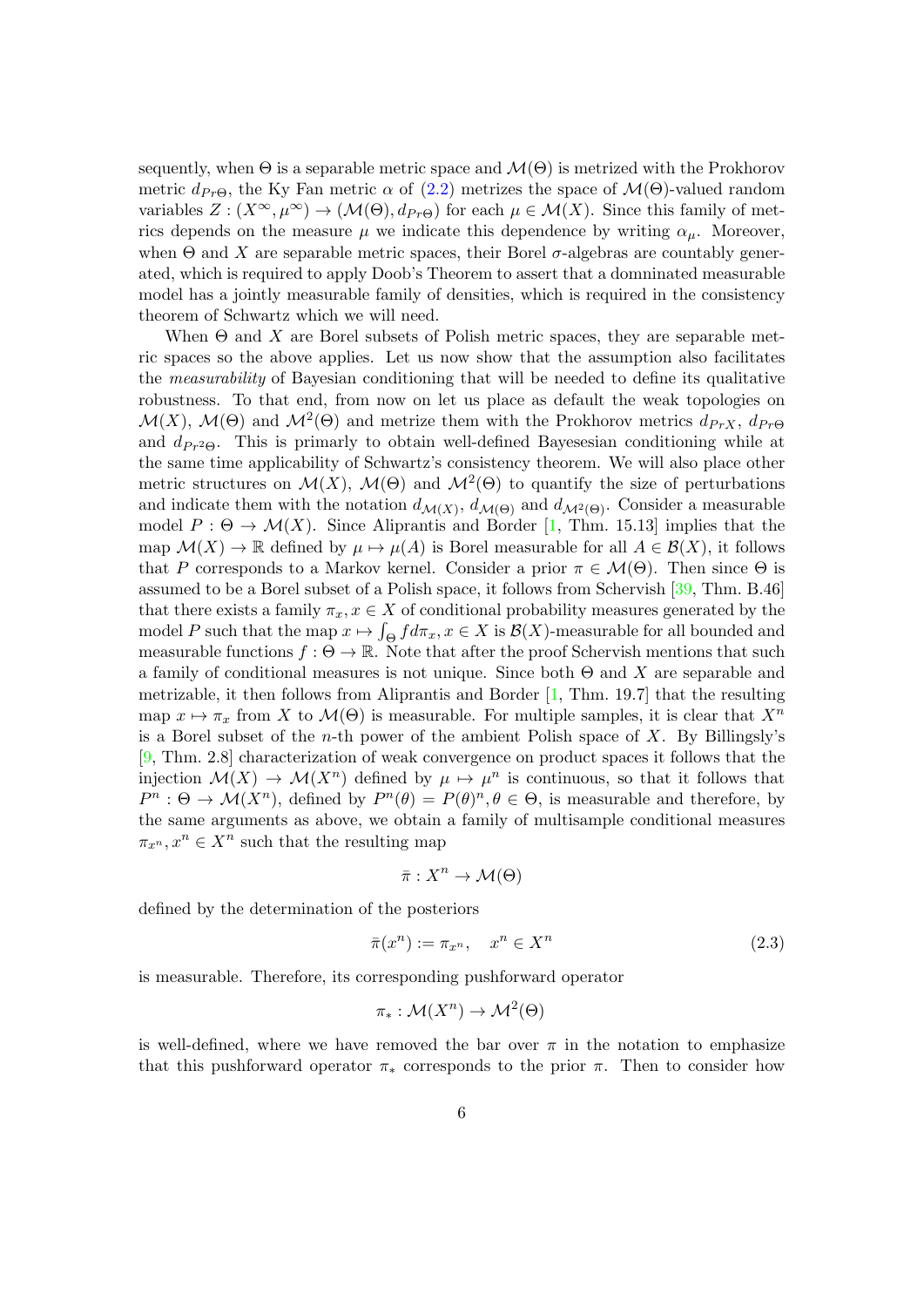the posteriors  $\pi_{x^n}$  vary as a function of the sample data  $x^n$  when it is generated by i.i.d. sampling from  $\mu$ , since  $\mathcal{M}^n(X) \subset \mathcal{M}(X^n)$  it follows that  $\mu^n \in \mathcal{M}(X^n)$  so we can utilize the pushforward operator  $\pi_*$  to define

$$
\pi_*\mu^n\in\mathcal{M}^2(\Theta)
$$

the sampling distribution of the posterior distribution  $\pi_{x^n}$  when  $x^n \sim \mu^n$ .

For a fixed prior  $\pi \in \mathcal{M}(\Theta)$ , we say that the Bayesian inference is qualitatively robust at a data generating distribution  $\mu \in \mathcal{M}(X)$  with respect to an admissible set  $\mathcal P$ containing  $\mu$ , and metrics  $d_{\mathcal{M}(X)}$  and  $d_{\mathcal{M}^2(\Theta)}$  on  $\mathcal{M}(X)$  and  $\mathcal{M}^2(\Theta)$ , if for any  $\epsilon > 0$ , there exists a  $\delta > 0$  such that

$$
\acute{\mu} \in \mathcal{P}, \ d_{\mathcal{M}(X)}(\mu, \acute{\mu}) < \delta \implies d_{\mathcal{M}^2(\Theta)}(\pi_* \mu^n, \pi_* \acute{\mu}^n) < \epsilon
$$

for large enough n. On the other hand, when the data generating distribution  $\mu$  is fixed and we vary the prior  $\pi$ , we consider the sequence of maps

$$
\pi_n: X^{\infty} \to \mathcal{M}(\Theta)
$$

defined by

<span id="page-6-0"></span>
$$
\pi_n(x^{\infty}) := \pi_{x^n}, \quad x^{\infty} \in X^{\infty}.
$$
\n(2.4)

Since the projection  $P_n: X^{\infty} \to X^n$  is continuous and  $\pi_n = \overline{\pi} \circ P_n$ , it follows from the measurability of  $\bar{\pi}: X^n \to \mathcal{M}(\Theta)$ , that  $\pi_n$  is measurable, and therefore the resulting sequence

$$
\pi_n : (X^{\infty}, \mu^{\infty}) \to \mathcal{M}(\Theta)
$$

is a sequence of  $\mathcal{M}(\Theta)$ -valued random variables. For each  $\mu \in \mathcal{M}(X)$ , let  $\alpha_{\mu}$  be a metric on the space of  $\mathcal{M}(\Theta)$ -valued random variables whose domain is the probability space  $(X^{\infty}, \mu^{\infty})$ . Then, for a prior  $\pi \in \mathcal{M}(\Theta)$ , we say that the Bayesian inference is qualitatively robust at  $\pi$  with respect to an admissible set  $\Pi \subset \mathcal{M}(\Theta)$  containing  $\pi$  and metrics  $\alpha_{\mu}$  and  $d_{\mathcal{M}(\Theta)}$  on  $\mathcal{M}(\Theta)$  if given  $\epsilon > 0$ , there exists a  $\delta > 0$  such that

$$
\acute{\pi} \in \Pi, \ d_{\mathcal{M}(\Theta)}(\pi, \acute{\pi}) < \delta \implies \alpha_{\mu}(\pi_n, \acute{\pi}_n) < \epsilon
$$

for large enough  $n$ .

These two definitions can be combined in a straightforward manner to define robustness corresponding to a single prior/data generating pair. However, to consider a larger class of distributions than a single pair, we let  $\mathcal{Z} \subset (\mathcal{M}(\Theta) \times \mathcal{M}(X))^2$  denote the admissible set of prior-data generating distribution pairs  $((\pi, \mu), (\pi, \hat{\mu})) \in (\mathcal{M}(\Theta) \times \mathcal{M}(X))^2$ such that  $(\pi, \mu) \in \mathcal{M}(\Theta) \times \mathcal{M}(X)$  is an admissible candidate for robustness and  $(\pi, \mu) \in$  $\mathcal{M}(\Theta) \times \mathcal{M}(X)$  is an admissible candidate for its perturbation. In particular, the projection  $\mathcal{Z}_1 \subset \mathcal{M}(\Theta) \times \mathcal{M}(X)$  denotes the set of admissible prior-data generating pairs. Now combining in a straightforward manner we obtain: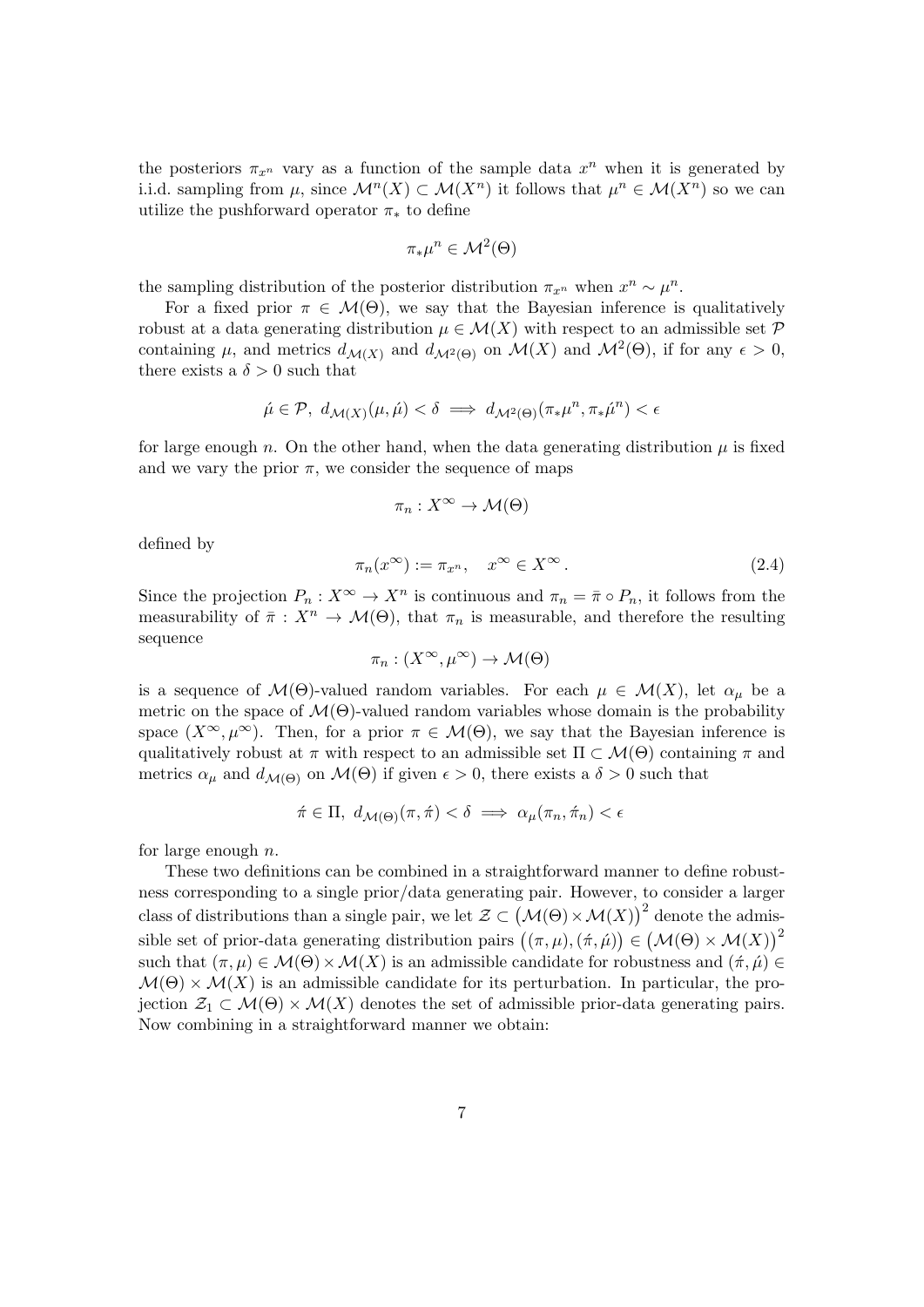<span id="page-7-1"></span>**Definition 2.1.** Let X and  $\Theta$  be Borel subsets of Polish metric spaces and let  $\mathcal{M}(X)$  and  $\mathcal{M}(\Theta)$  be equipped with the weak topology metrized by the Prokhorov metrics  $d_{PrX}$  and  $d_{Pr\Theta}$ . Let  $\mathcal{M}^2(\Theta) := \mathcal{M}(\mathcal{M}(\Theta))$  be the space of Borel probability measures on the metric space  $(\mathcal{M}(\Theta), d_{Pr\Theta})$  of Borel probability measures on  $\Theta$  equipped with its weak topology metrized by its Prokhorov metric  $d_{Pr^2\Theta}$ . Consider perturbation pseudometrics  $d_{\mathcal{M}(X)}$ ,  $d_{\mathcal{M}(\Theta)}$  and  $d_{\mathcal{M}^2(\Theta)}$  on  $\mathcal{M}(X)$ ,  $\mathcal{M}(\Theta)$  and  $\mathcal{M}^2(\Theta)$  respectively and for each  $\mu \in \mathcal{M}(X)$ , let  $\alpha_{\mu}$  be a pseudometric on the space of  $\mathcal{M}(\Theta)$ -valued random variables on the probability space  $(X^{\infty}, \mu^{\infty})$ . Let  $\mathcal{Z} \subset (\mathcal{M}(\Theta) \times \mathcal{M}(X))^2$  denote the admissible set of prior-data generating distribution pairs and suppose that  $P: \Theta \to \mathcal{M}(X)$  is measurable. Then the Bayesian inference is qualitatively robust with respect to  $\mathcal{Z}$ , if given  $\epsilon_1, \epsilon_2 > 0$ , there exists  $\delta_1, \delta_2 > 0$  such that

$$
((\pi,\mu),(\acute{\pi},\acute{\mu})) \in \mathcal{Z}, \quad d_{\mathcal{M}(\Theta)}(\pi,\acute{\pi}) < \delta_1, \ d_{\mathcal{M}(X)}(\mu,\acute{\mu}) < \delta_2
$$
\n
$$
\implies d_{\mathcal{M}^2(\Theta)}(\acute{\pi}_*\mu^n, \acute{\pi}_*\acute{\mu}^n) < \epsilon_1, \quad \alpha_\mu(\pi_n, \acute{\pi}_n) < \epsilon_2
$$

for large enough  $n$ .

Finite sample versions, as introduced in Hable and Christmann [\[26,](#page-25-11) Def. 2], are also available. Note that unlike Hampel and Cuevas who require "for all  $n$ " in their definitions, we follow Huber [\[28\]](#page-25-12) and Mizera [\[31\]](#page-25-13) in only requiring closeness "for large enough  $n^{\prime\prime}$ . The results of this paper are applicable to both versions. Of course the relevance of the specific notion of qualitative robustness used depends on the perturbation metrics used. The results of this paper apply to the case when  $\alpha_{\mu}$  is the Ky Fan metric, metrizing convergence in probability on the space of  $\mathcal{M}(\Theta)$ -valued random variables with domain the probability space  $(X^{\infty}, \mu^{\infty})$  and the  $d_{\mathcal{M}(\Theta)}$  is any metric weaker than the total variation.

# <span id="page-7-0"></span>3 Lorraine Schwartz' Theorem

The fundamental mechanism generating non robustness for Bayesian inference will be its consistency. The breakthrough in consistency for Bayesian inference is considered to be Schwartz' theorem [\[40,](#page-26-6) Thm. 6.1], so we use it as a model for consistency and the conditions sufficient to generate it. Stated in Barron, Schervish and Wasserman [\[2,](#page-23-4) Intro], Wasserman [\[43,](#page-26-7) Pg. 3] and Ghosal, Ghosh and Ramamoorthi [\[21,](#page-24-10) Cor. 1] for the nonparametric case, for the parametric case we will operate in Borel subsets of Polish metric spaces. By Schervish [\[39,](#page-26-5) Thm. B.32], regular conditional probabilities exist for conditioning random variables with values in such a space. Moreover, when the parametric model is a Markov kernel and is dominated by a  $\sigma$ -finite measure, then by the Bayes' Theorem for densities Schervish [\[39,](#page-26-5) Thm. 1.31] we have, in addition, that the Bayes' rule for densities determines a valid family of densities for the regular conditional distributions. We say that a model  $P : \Theta \to \mathcal{M}(X)$  is dominated if there exists a  $\sigma$ -finite Borel measure  $\nu$  on X such that  $P_{\theta} \ll \nu, \theta \in \Theta$ .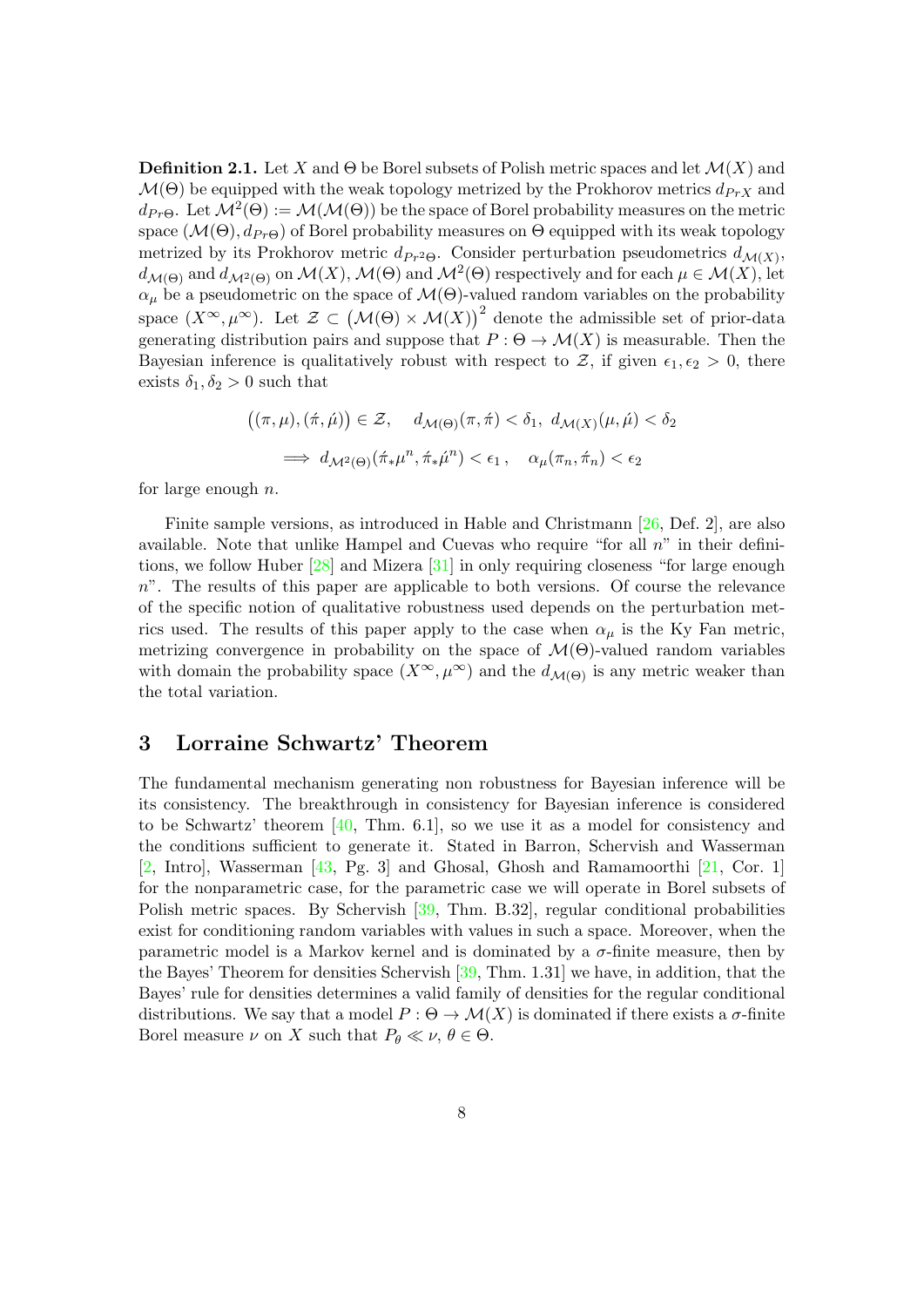Recall the Kullback-Leibler divergence K between two measures  $\mu_1$  and  $\mu_2$  defined by

$$
K(\mu_1, \mu_2) := \int \log \left( \frac{d\mu_1}{d\nu} / \frac{d\mu_2}{d\nu} \right) d\mu_1,
$$

where  $\nu$  is any measure such that both  $\mu_1$  and  $\mu_2$  are absolutely continuous with respect to  $\nu$ . It is well known that K is nonnegative, and that it is finite only if  $\mu_1 \ll \mu_2$ , and in that case  $K(\mu_1, \mu_2) = \int \log \frac{d\mu_1}{d\mu_2} d\mu_1$ . From this we can define the Kullback-Leibler ball  $K_{\epsilon}(\mu)$  of radius  $\epsilon$  about  $\mu \in \mathcal{M}(X)$  by  $K_{\epsilon}(\mu) = {\mu' \in \mathcal{M}(X) : K(\mu, \mu') \leq \epsilon}.$ For a model  $P : \Theta \to \mathcal{M}(X)$ , there is the pullback to a function K on  $\Theta$  defined by  $K(\theta_1, \theta_2) := K(P_{\theta_1}, P_{\theta_2})$  and when the model is dominated by a  $\sigma$ -finite measure  $\nu$ , if we let  $p(x|\theta) := \frac{dP_{\theta}}{dV}(x)$ ,  $x \in X$  be a realization of the Radon-Nikodym derivative, then the pullback has the form

$$
K(\theta_1, \theta_2) := \int \log \frac{p(x|\theta_1)}{p(x|\theta_2)} dP_{\theta_1}(x) .
$$

From this we define a Kullback-Leibler neighborhood of a point  $\theta \in \Theta$  by

$$
K_{\epsilon}(\theta) := \left\{ \theta' \in \Theta : K(\theta, \theta') \leq \epsilon \right\}.
$$

Let us define the set of priors  $\mathcal{K}(\theta) \subset \mathcal{M}(\Theta)$  which have Kullback-Leibler support at  $\theta$ by

<span id="page-8-1"></span>
$$
\mathcal{K}(\theta) := \left\{ \pi \in \mathcal{M}(\Theta) : \pi(K_{\epsilon}(\theta)) > 0, \quad \epsilon > 0 \right\},\tag{3.1}
$$

which implicitly requires that  $K_{\epsilon}(\theta)$  be measurable<sup>[1](#page-8-0)</sup> for all  $\epsilon > 0$ . Also let  $\mathcal{K} \subset \mathcal{M}(\Theta)$ denote those measures with *global* Kullback-Leibler support, that is,

$$
\mathcal{K}:=\cap_{\theta\in\Theta}\mathcal{K}(\theta)
$$

is the set of priors which have Kullback-Leibler support at all  $\theta$ , and let  $\mathcal{K}^{ae} \supset \mathcal{K}$ , defined by

$$
\mathcal{K}^{ae} := \left\{ \pi \in \mathcal{M}(\Theta) : \pi \Big\{ \theta \in \Theta : \pi \big( K_{\epsilon}(\theta) \big) > 0, \, \epsilon > 0 \right\} = 1 \right\},\tag{3.2}
$$

denote the set of priors with *almost global* Kullback-Leibler support.

Let us address the measurability of the Kullback-Leibler neighborhoods  $K_{\epsilon}(\theta) \subset$ Θ, > 0. For the nonparametric case, Barron, Schervish and Wasserman [\[2,](#page-23-4) Lem. 11] demonstrate that the Kullback-Leibler neighborhoods  $K_{\epsilon}(P_{\theta^*}) \subset \mathcal{M}(X)$  are measurable with respect to the strong topology restricted to the subspace of measures which are absolutely continuous with respect to a common  $\sigma$ -finite reference measure. For the parametric case, Dupuis and Ellis [\[19,](#page-24-11) Lem. 1.4.3] assert that on a Polish space that K is lower semicontinuous in both arguments. Since the subset embedding :  $X \to X'$  of

<span id="page-8-0"></span><sup>&</sup>lt;sup>1</sup> Note the change from the standard definition  $K_{\epsilon}(\mu) = {\mu' : K(\mu, \mu') < \epsilon}$  to ours  $K_{\epsilon}(\mu) = {\mu' : K(\mu, \mu') < \epsilon}$  $K(\mu, \mu') \leq \epsilon$  does not affect which measures have Kullback-Leibler support, but is more convenient since then  $K_{\epsilon}(\mu)$  is closed, simplifying the proof that  $K_{\epsilon}(\theta)$  is measurable.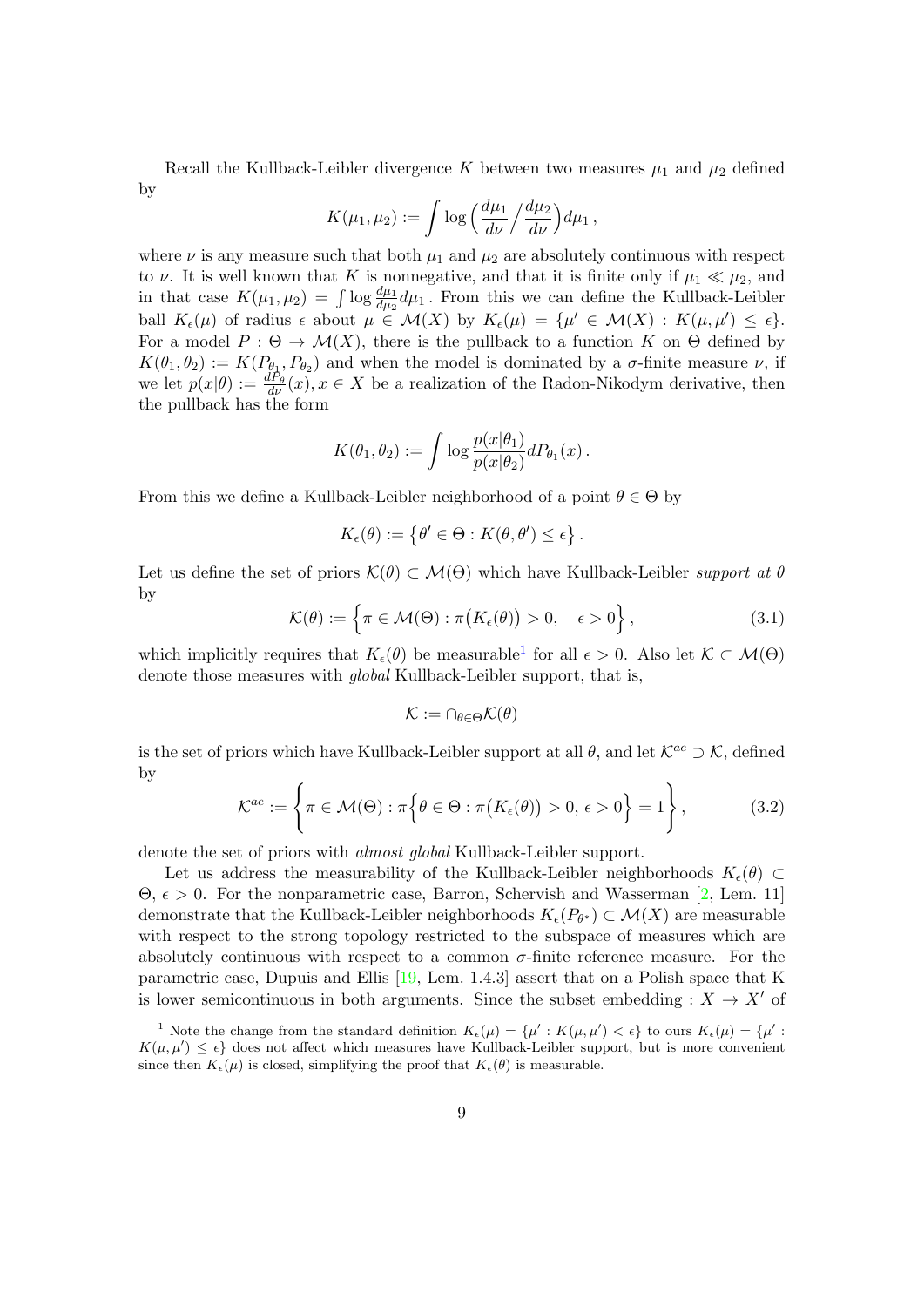a subset X of a metric space  $X'$  is isometric, when X is a Borel subset of a separable metric space X', it can be shown that the induced pushforward map  $i_* : \mathcal{M}(X) \to$  $\mathcal{M}(X')$  is isometric in the Prokhorov metrics, in particular it is continuous. Since the composition of a continuous and a lower semicontinuous function is lower semicontinuous, it follows from Dupuis and Ellis [\[19,](#page-24-11) Lem. 1.4.3] that on any realization of a standard Borel space that the Kullback-Leibler divergence is lower semicontinuous in each of its arguments separately, in particular, fixing the first, it is lower semicontinuous. Therefore  $K_{\epsilon}(P_{\theta^*}) \subset \mathcal{M}(X)$  is closed, and therefore measurable for  $\epsilon > 0$ . Consequently, when P is measurable, it follows that  $K_{\epsilon}(\theta^*) \subset \Theta$  is measurable for  $\epsilon > 0$ .

The following corollary to Schwartz' Theorem, and its implications in Proposition [7.1,](#page-20-0) gives us the form of consistency that we will use in the robustness analysis. Since the  $\sigma$ -algebra of a Borel subset of a Polish space is countably generated, Doob's Theorem in Dellacherie and Meyer [\[17,](#page-24-12) Thm. V.58] and the measurability of the dominated model P implies that a family  $p(\theta), \theta \in \Theta$  of densities can be chosen to be  $\mathcal{B}(X) \times \mathcal{B}(\Theta)$  measurable, so that this assumption of Schwartz' Theorem  $[40, Thm. 6.1]$  $[40, Thm. 6.1]$  is satisfied. We note that Dellacherie and Meyer emphasize that the countably generated condition is indispensable for Doob's Theorem to apply. Note the assumption that the map  $P : \Theta \to P(\Theta)$  be open.

<span id="page-9-0"></span>**Corollary 3.1** (Schwartz). Let X and  $\Theta$  be Borel subsets of Polish metric spaces and equip  $\mathcal{M}(X)$  and  $\mathcal{M}(\Theta)$  with the Prokhorov metrics. Consider an injective measurable dominated model  $P : \Theta \to \mathcal{M}(X)$  such that  $P : \Theta \to P(\Theta)$  is open. Then for every  $\pi \in$  $\mathcal{M}(\Theta)$  with Kullback-Leibler support at  $\theta^* \in \Theta$  and for every measurable neighborhood U of  $\theta^*$ , we have

 $\pi_{x^n}(U) \to 1 \quad n \to \infty$ , a.e.  $P_{\theta^*}^{\infty}$ .

### <span id="page-9-1"></span>4 Main Results

Now that we have defined qualitative robustness for Bayesian inference and presented the consistency conditions of Schwartz' Corollary [3.1,](#page-9-0) we are now prepared for our main results. Indeed, the brittleness results of [\[34,](#page-25-0) [33,](#page-25-1) [35\]](#page-25-2) and the non qualitative robustness results of Cuevas [\[13,](#page-24-3) Thm. 7] suggest that we may obtain non qualitative robustness according to Definition [2.1](#page-7-1) by fixing the prior and varying the data generating distribution. However, according to Berk [\[4\]](#page-23-5), in the misspecified case, although "there need be no convergence (in any sense)", in the limit the posterior becomes confined to a carrier set consisting of those points which are closest in terms of the Kullback-Leibler divergence. Consequently, it appears possible that a generalization of the results of Hampel [\[27,](#page-25-7) Lem. 3] and Cuevas [\[13,](#page-24-3) Thm. 1] which allows such a set-valued notion of consistency may be sufficient. Certainly it will require the more sophisticated notions of the continuity, or semi-continuity, of the Kullback-Leibler set-valued information projection and its dependence on the geometry of the model class  $P(\Theta) \subset \mathcal{M}(X)$ . Although this path will certainly be instructive and appears feasible, we instead find it simpler to obtain non qualitative robustness by fixing the data generating distribution to be in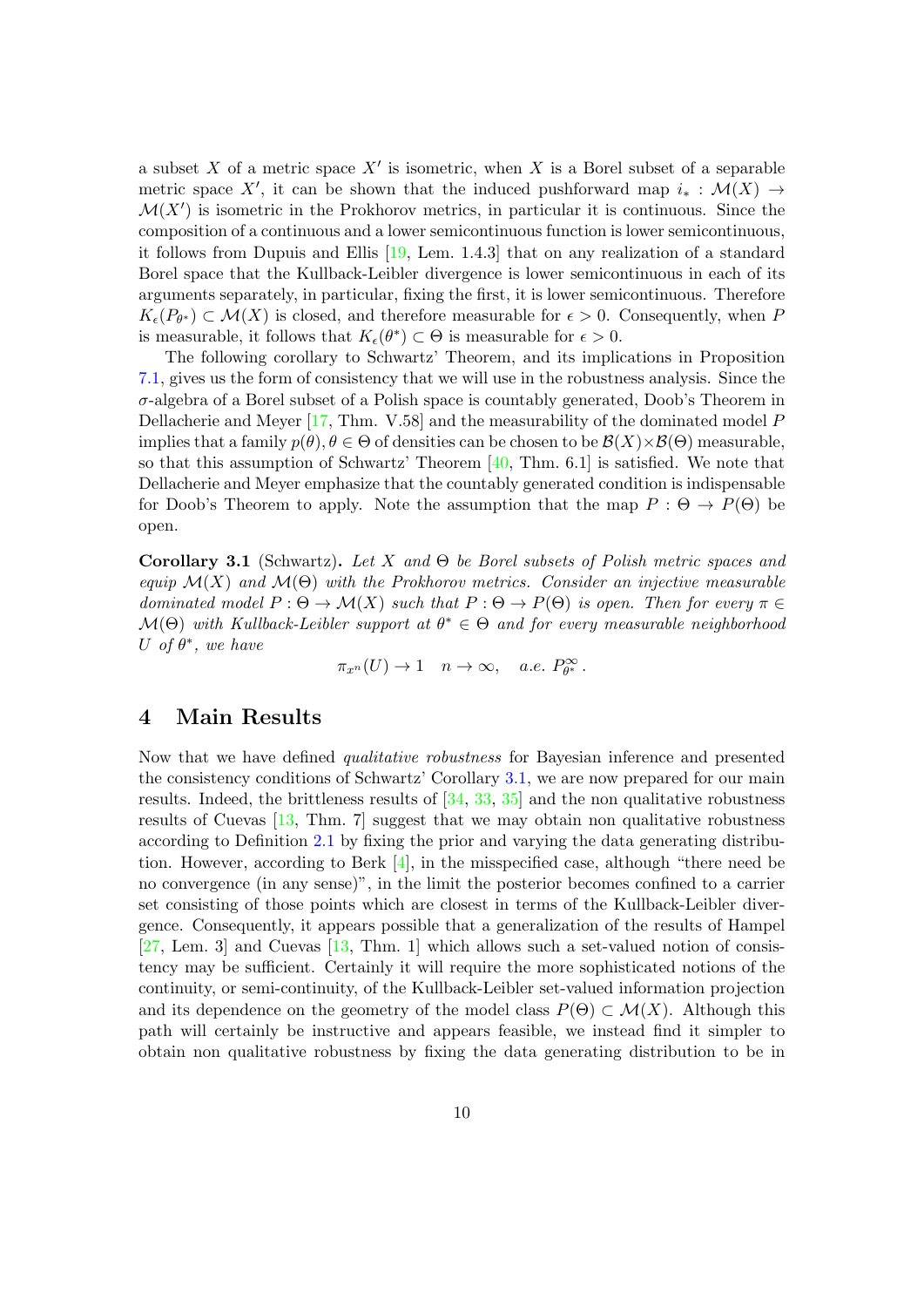the model class and varying the prior. In particular, we show that the inference is not robust according to Definition [2.1](#page-7-1) when the metric  $\alpha_{\mu}$  is the the Ky Fan metric and the metric  $\mathcal{M}(\Theta)$  is any that is weaker than the total variation metric. It is important to note that these results do not require any misspecification. Moreover, it appears that Bayesian Inference's dependence on both the data generating distribution and the prior leads to two complementary mechanisms generating non qualitative robustness; whereas Cuevas' result [\[13,](#page-24-3) Thm. 7] utilizes consistency and the discontinuity of the infinite sample limit, this other component utilizes the non-robustness of consistency, namely that the set of consistency priors, those with Kullback-Leibler support at the data generating distribution, is not robust.

Now let us return to our main results. For  $\theta \in \Theta$ , let us recall from [\(3.1\)](#page-8-1) the set of priors  $\mathcal{K}(\theta) \subset \mathcal{M}(\Theta)$  with Kullback-Leibler support at  $\theta$  and, for  $\rho > 0$ , define a total variation uniformity  $\Pi_{\rho}(\theta) \subset \mathcal{M}(\Theta) \times \mathcal{M}(\Theta)$  by

$$
\Pi_{\rho}(\theta) := \{ (\pi, \pi) \in \mathcal{M}(\Theta) \times \mathcal{M}(\Theta) : \pi \in \mathcal{K}(\theta), d_{tv}(\pi, \pi) < \rho \}
$$

of prior pairs where the first component has Kullback-Leibler support at  $\theta$  and the second component is within  $\rho$  of the first in the total variation metric. For  $\theta \in \Theta$ , we define an admissible set of prior-data generating distribution pairs  $\mathcal{Z}_{\rho}(\theta) \subset (\mathcal{M}(\Theta) \times \mathcal{M}(X))^2$  by

<span id="page-10-1"></span>
$$
\mathcal{Z}_{\rho}(\theta) := \Pi_{\rho}(\theta) \times P_{\theta} \times P_{\theta},\tag{4.1}
$$

using the identification of  $(M(\Theta) \times M(X))^2$  with  $M(\Theta)^2 \times M(X)^2$ .

Our Main Theorem shows, under the conditions of Schwartz' Corollary, that the Bayesian inference is not robust under the assumption that the prior has Kullback-Leibler support at the parameter value generating the data. This result, along with those that follow, supports Cuevas' [\[14\]](#page-24-13) statement that "his results suggest the possibility of proving the instability (i.e. the lack of qualitative robustness) for a wide class of usual Bayesian models."

<span id="page-10-0"></span>**Theorem 4.1.** Consider Definition [2.1](#page-7-1) with the total variation metric  $d_{\mathcal{M}(\Theta)} := d_{tv}$  on  $\mathcal{M}(\Theta)$  and the Ky Fan metric  $\alpha_{\mu}$  on the space of  $\mathcal{M}(\Theta)$ -valued random variables with domain the probability space  $(X^{\infty}, \mu^{\infty})$ . Given the conditions of Schwartz' Corollary [3.1,](#page-9-0) for all  $\theta \in \Theta$  the Bayesian inference is not qualitatively robust with respect to  $\mathcal{Z}_{\rho}(\theta)$ for all  $\rho > 0$ .

**Remark 4.2.** Actually the proof shows more; let D denote the diameter of  $\Theta$ , then for  $\epsilon \leq \min(\frac{D}{2}, 1)$ , there does not exist a  $\delta > 0$  such that robustness is satisfied. Since  $\min(\frac{D}{2}, 1)$  is large, either half the diameter of the space or larger than 1, we say the inference is brittle.

Theorem [4.1](#page-10-0) does not assert that the Bayesian inference is not robust at any specified prior, only that it is not robust under the assumption that the prior has Kullback-Leibler support at the parameter value generating the data. To establish non-robustness at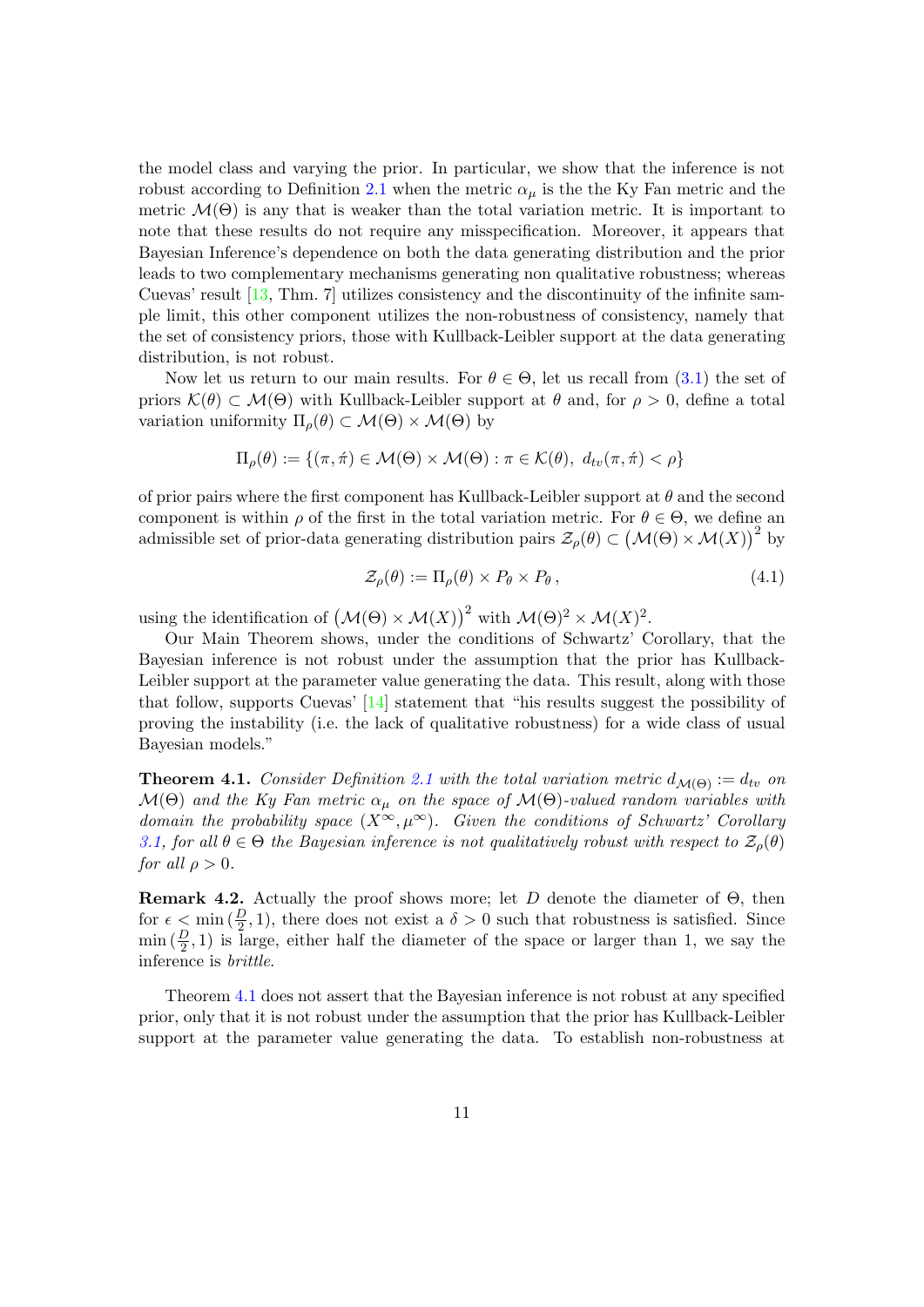specific priors we include variation in the data-generating distribution in the model class as follows. Let  $\Delta_P \subset \mathcal{M}(X) \times \mathcal{M}(X)$ , defined by

$$
\Delta_P = \{ (P_\theta, P_\theta), \theta \in \Theta \},
$$

denote the fact that we allow the data generating distribution to vary throughout the model class but do not allow any perturbations to it. Then, for  $\pi \in \mathcal{M}(\Theta)$ , define the admissible set  $\mathcal{Z}_{\rho}(\pi) \subset (\mathcal{M}(\Theta) \times \mathcal{M}(X))^2$  by

$$
\mathcal{Z}_{\rho}(\pi) := \pi \times B_{\rho}^{tv}(\pi) \times \Delta_P,
$$

where  $B_{\rho}^{tv}(\pi)$  is the open ball in the total variation metric.

Since the following theorem is a corollary to the theorem after it, Theorem [4.4,](#page-11-0) we do not include its proof. However, we state it here because it is the more fundamental result.

<span id="page-11-1"></span>**Theorem 4.3.** Consider the sitiuation of Theorem [4.1](#page-10-0) with  $\Theta$  not totally bounded. Then if the prior  $\pi$  has Kullback-Leibler support for all  $\theta \in \Theta$ , the Bayesian inference is not qualitatively robust with respect to  $\mathcal{Z}_{\rho}(\pi)$  for all  $\rho > 0$ .

Since a metric space is totally bounded if and only if its completion is compact, when  $\Theta$  is totally bounded, we assume that it is a Borel subset of a compact metric space. In this case, although Theorem [4.3](#page-11-1) does not apply, utilizing the covering number and packing number inequalities of Kolmogorov and Tikhomirov [\[29\]](#page-25-14), we can provide a natural quantification of qualitative robustness. To that end, we define covering and packing numbers. For a finite subset  $\Theta' \subset \Theta$ , the finite collection of open balls  $\{B_{\epsilon}(\theta), \theta \in$  $\Theta'$  is said to constitute a covering of  $\Theta$  if  $\Theta \subset \bigcup_{\theta \in \Theta'} B_{\epsilon}(\theta)$ . For a finite set  $\Theta'$  we denote its size by  $|\Theta'|$ . The covering numbers are defined by

$$
\mathcal{N}_{\epsilon}(\Theta) = \min \left\{ |\Theta'| : \Theta \subset \cup_{\theta \in \Theta'} B_{\epsilon}(\theta) \right\},\,
$$

that is,  $\mathcal{N}_{\epsilon}(\Theta)$  is the smallest number of open balls of radius  $\epsilon$  centered on points in  $\Theta$  which covers  $\Theta$ . On the other hand, a set of points  $\Theta' \subset \Theta$  is said to constitute an  $\epsilon$ -packing if  $d(\theta_1, \theta_2) \geq \epsilon$ ,  $\theta_1 \neq \theta_2 \in \Theta'$ . The packing numbers are then defined by

$$
\mathcal{M}_{\epsilon}(\Theta) := \max \Bigl\{ |\Theta'| : \Theta' \text{ is an } \epsilon\text{-packing of } \Theta \Bigr\} \, .
$$

Since the Kolmogorov and Tikhomirov [\[29,](#page-25-14) Thm. IV] inequalities

<span id="page-11-2"></span>
$$
\mathcal{M}_{2\epsilon}(\Theta) \le \mathcal{N}_{\epsilon}(\Theta) \le \mathcal{M}_{\epsilon}(\Theta) \tag{4.2}
$$

are valid in the *not* totally bounded case, if we allow values of  $\infty$ , the following theorem has Theorem  $4.3$  as its corollary.

<span id="page-11-0"></span>**Theorem 4.4.** Given the conditions of Theorem  $\angle A$ . 3 with  $\Theta$  totally bounded. If the Bayesian inference is qualitatively robust with respect to  $\mathcal{Z}_{\rho}(\pi)$  for some  $\rho > 0$ , then given  $\epsilon_2 > 0$ , we must have

$$
\delta_1 < \min\left(\frac{1}{\mathcal{N}_{2\epsilon_2}(\Theta)}, \rho\right).
$$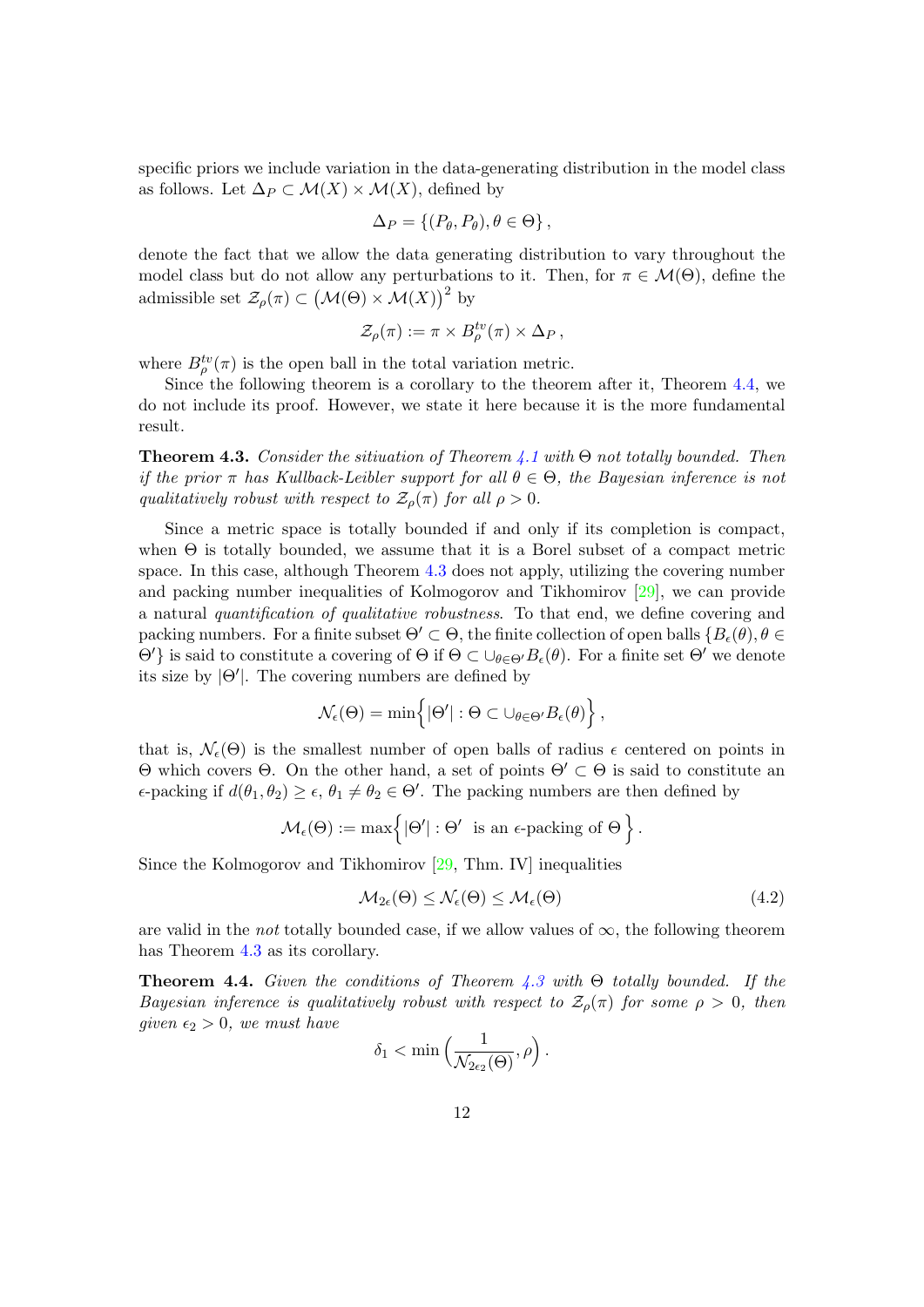

<span id="page-12-0"></span>Figure 5.1: The data generating distribution is  $P(\theta^*)$ .  $\pi'$  has most of its mass around θ. π is an arbitrarily small perturbation of π' so that π has Kullback-Leibler support at θ<sup>\*</sup>. Corollary [3.1](#page-9-0) implies that  $\pi_n$  converges towards  $\delta_{\theta^*}$  while  $\pi'_n$  remains close to  $\delta_{\theta}$ .

## 5 Mechanisms generating non-robustness

For the clarity of the paper, in this subsection, we illustrate some of the mechanisms generating non qualitative robustness in Bayesian inference, which complement the mechanism discovered by Hampel [\[27,](#page-25-7) Lem. 3] and Cuevas [\[13,](#page-24-3) Thm. 1]. These mechanisms do not utilize misspecification. Those which do are discussed in Subsection [5.1.](#page-13-0) The core mechanism is derived from the nature of both the assumptions and assertions of results supporting consistency. More precisely, Corollary [3.1](#page-9-0) states that if the data generating distribution is  $\mu = P(\theta^*)$  and if the prior  $\pi$  attributes positive mass to every Kullback-Leibler neighborhood of  $\theta^* \in \Theta$ , then the posterior distribution converges towards  $\delta_{\theta^*}$ as  $n \to \infty$ . The assumption that  $\pi$  attributes positive mass to every Kullback-Leibler neighborhood of  $\theta^* \in \Theta$  does not require  $\pi$  to place a significant amount of mass around  $\theta^*$ , but instead can be satisfied with an arbitrarily small amount. Therefore, if, as in Figure [5.1,](#page-12-0)  $\pi$  is a prior distribution with support centered around  $\theta \neq \theta^*$ , but with a very small amount of mass about  $\theta^*$ , so that it satisfies the assumptions of Corollary [3.1](#page-9-0) at  $\theta^*$ , then π can be slightly perturbed into a π' with support also centered around  $\theta \neq \theta^*$ , but with no mass about  $\theta^*$ . In this situation, although  $\pi$  and  $\pi'$  can be made arbitrarily close in total variation distance, the posterior distribution of  $\pi$  converges towards  $\delta_{\theta^*}$  as  $n \to \infty$ , whereas that of  $\pi'$  remains close to  $\delta_{\theta}$ . Figure [5.2](#page-13-1) gives an illustration of the same phenomenon when the parameter space  $\Theta$  is the interval [0, 1] and the probability density functions of  $\pi$  and  $\pi'$  are p and p' with respect to the uniform measure.

Note that the mechanism illustrated in Figures [5.1](#page-12-0) and [5.2](#page-13-1) does not generate non qualitative robustness at all priors but instead for the full class of consistency priors, defined by the assumption of having positive mass on every Kullback-Leibler neighborhood of  $\theta^*$ . One may wonder whether this non qualitative robustness can be avoided by selecting the prior  $\pi$  to satisfy Cromwell's rule (that is, the assumption that  $\pi$  gives strictly positive mass to every nontrivial open subset of the parameter space  $\Theta$ ). Theorem [4.3](#page-11-1) shows that this is not the case if the parameter space  $\Theta$  is not totally bounded. For example, when  $\Theta = \mathbb{R}$ , for all  $\delta > 0$  one can find  $\theta \in \mathbb{R}$  such that the mass that  $\pi$  places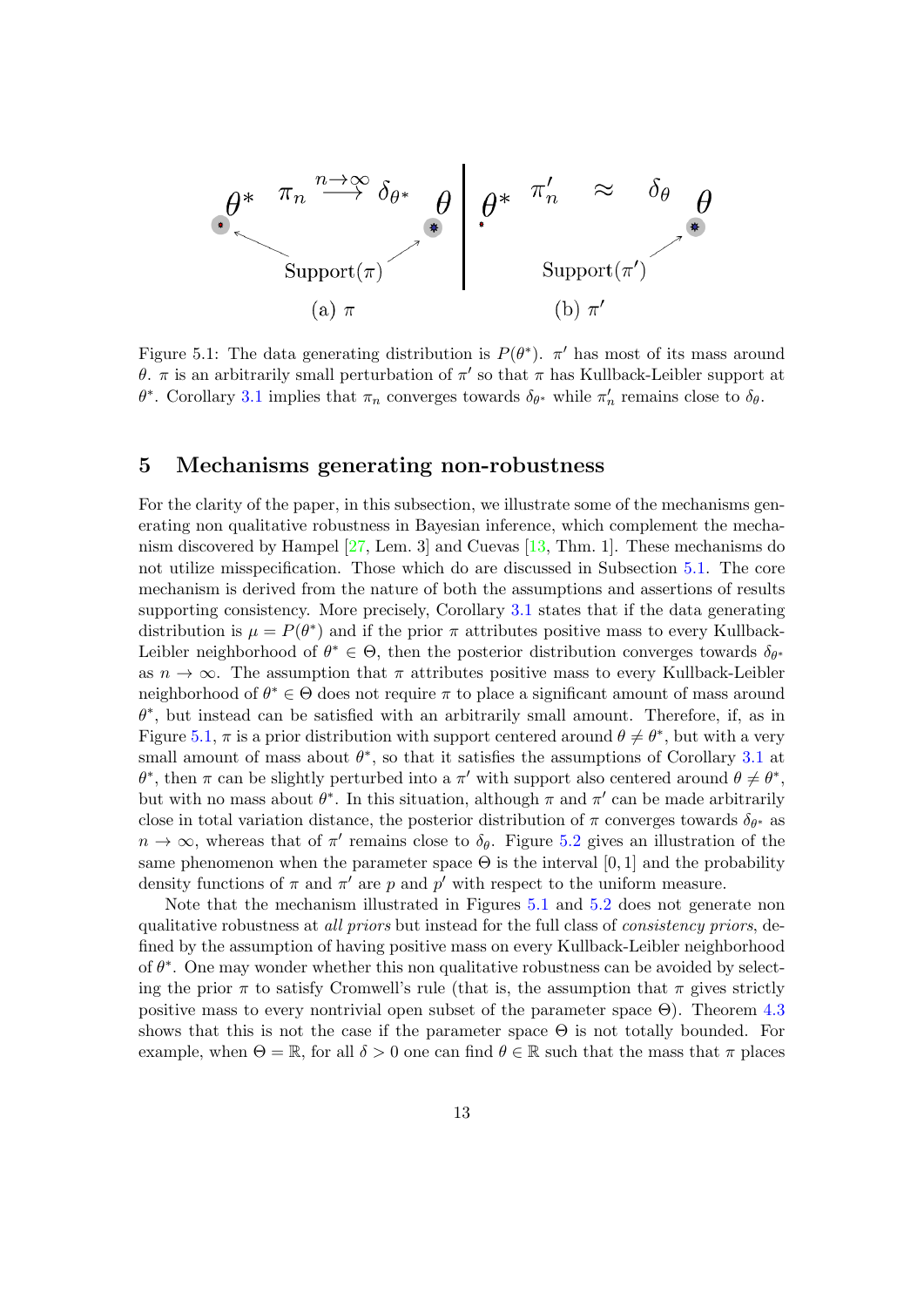

<span id="page-13-1"></span>Figure 5.2: The data generating distribution is  $P(\theta^*)$ . The probability density functions of  $\pi$  and  $\pi'$  are p and p' with respect to the uniform distribution on [0, 1].  $\pi$  is an arbitrarily small perturbation of  $\pi'$  in total variation.  $\pi_n$  converges towards  $\delta_{\theta^*}$  while the distance between the support of  $\pi'_n$  and  $\theta^*$  remains bounded from below by  $a > 0$ .

on the ball of center  $\theta$  and radius one is smaller than  $\delta$ , and by displacing this small amount of mass one obtains a perturbed prior  $\pi'$  whose posterior distribution remains asymptotically bounded away from that of  $\pi$  when the data-generating distribution is  $P(\theta)$ . Similarly if  $\Theta$  is totally bounded then Theorem [4.4](#page-11-0) places an upper bound on the size of the perturbation of the prior  $\pi$  that would be required as a function of the covering complexity of Θ. Note that these observations suggest that a maximally qualitatively robust prior should place as much mass as possible near all possible candidates  $\theta$  for the parameter  $\theta^*$  of the data generating distribution, thereby reinforcing the notion that a maximally robust prior should have its mass spread as uniformly as possible over the parameter space.

#### <span id="page-13-0"></span>5.1 Robustness under misspecification

Although the main results of Section [4](#page-9-1) do not utilize any model misspecification, the brittleness results of [\[34\]](#page-25-0) suggest that misspecification should also generate non qualitative robustness. Indeed, although, one may find a prior that is both consistent and qualitatively robust when  $\Theta$  is totally bounded and the model is well-specified, we now show how extensions of the mechanism illustrated in Figures [5.1](#page-12-0) and [5.2](#page-13-1) suggest that misspecification implies non qualitative robustness. Consider the example illustrated in Figure [5.3.](#page-14-0) In this example the model  $P$  is the restriction of a well specified larger model  $\overline{P}$ :  $\Theta_1 \times \Theta_2 \rightarrow \mathcal{M}(X)$  to  $\theta_2 = 0$ . Assume that the data generating distribution is  $\bar{P}(\theta_1^*, \theta_2^*)$  where  $\theta_2^* \neq 0$ , so that the restricted model P is misspecified. Let  $\pi$  be any prior distribution on  $\Theta_1 \times {\theta_2 = 0}$ . Although  $\pi$  may satisfy Cromwell's rule the mechanisms presented in this paper suggest that is not *qualitatively robust* with respect to perturbed priors having support on  $\Theta_1 \times \Theta_2$ . Indeed, let  $\pi'$  be an arbitrarily small perturbation of  $\pi$  obtained by removing some mass from the support of  $\pi$  and adding that mass around  $\theta^*$ . Note that  $\pi'$  can be chosen arbitrarily close to  $\pi$  while satisfying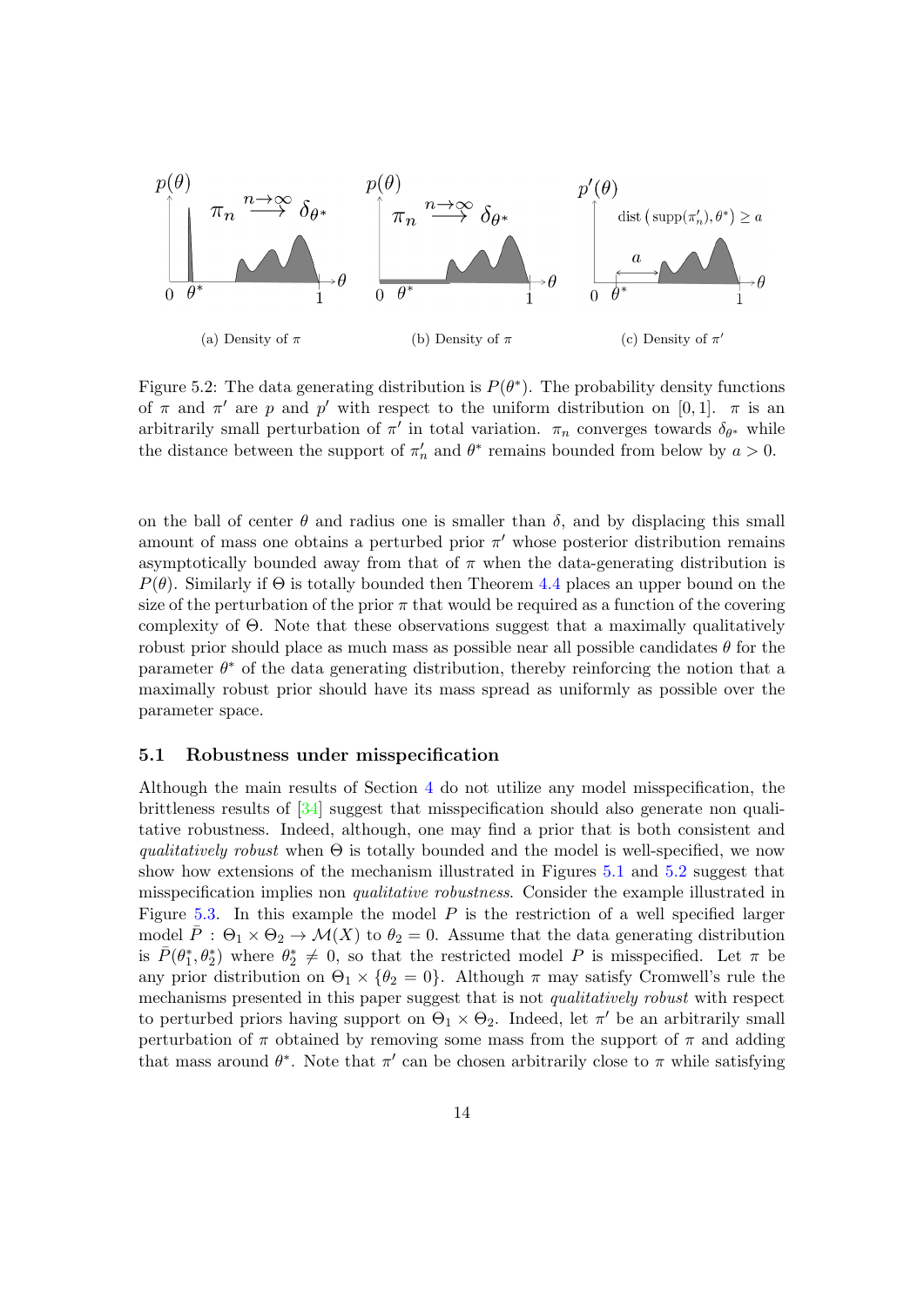

<span id="page-14-0"></span>Figure 5.3: Non-robustness caused by misspecification. The parameter space of the model is  $\Theta_1$ . We assume that the model  $P : \Theta_1 \to \mathcal{M}(X)$  is the restriction of an injective model  $\overline{P}$  :  $\Theta_1 \times \Theta_2 \to \mathcal{M}(X)$  to  $\Theta_1 \times {\theta_2 = 0}$ . The data generating distribution is  $\bar{P}(\theta^*)$  where  $\theta^* := (\theta_1^*, \theta_2^*)$ , with  $\theta_2^* \neq 0$ , so that the model P is misspecified.  $\pi$  satisfies Cromwell's rule.  $\pi'$  is an arbitrarily small perturbation of  $\pi$  having Kullback-Leibler support at  $\theta^*$ . Corollary [3.1](#page-9-0) implies that  $\pi'_n$  converges towards  $\delta_{\theta^*}$  while the distance between the support of  $\pi_n$  and  $\theta^*$  remains bounded from below by  $a > 0$ .



<span id="page-14-1"></span>Figure 5.4: Non-robustness caused by misspecification. The parameter space of the model is  $\Theta$ . The data generating distribution is  $\mu \notin P(\Theta)$ , so that the model is misspecified.  $\nu$  is an arbitrarily small perturbation of  $P_*\pi$  in total variation distance having non-zero mass on  $\mu$ . Note that if a small mass on  $\mu$  is sufficient to ensure the consistency of  $\nu$  then such a mechanism also implies the non-robustness of the model with respect to misspecification since in such a case,  $\nu_n$ , the posterior distribution of  $\nu$  would converge towards  $\delta_{\mu}$  whereas the distance between the support of  $P_{\ast} \pi_n$  and  $\mu$  remains bounded from below by the distance from the model to the data generating distribution.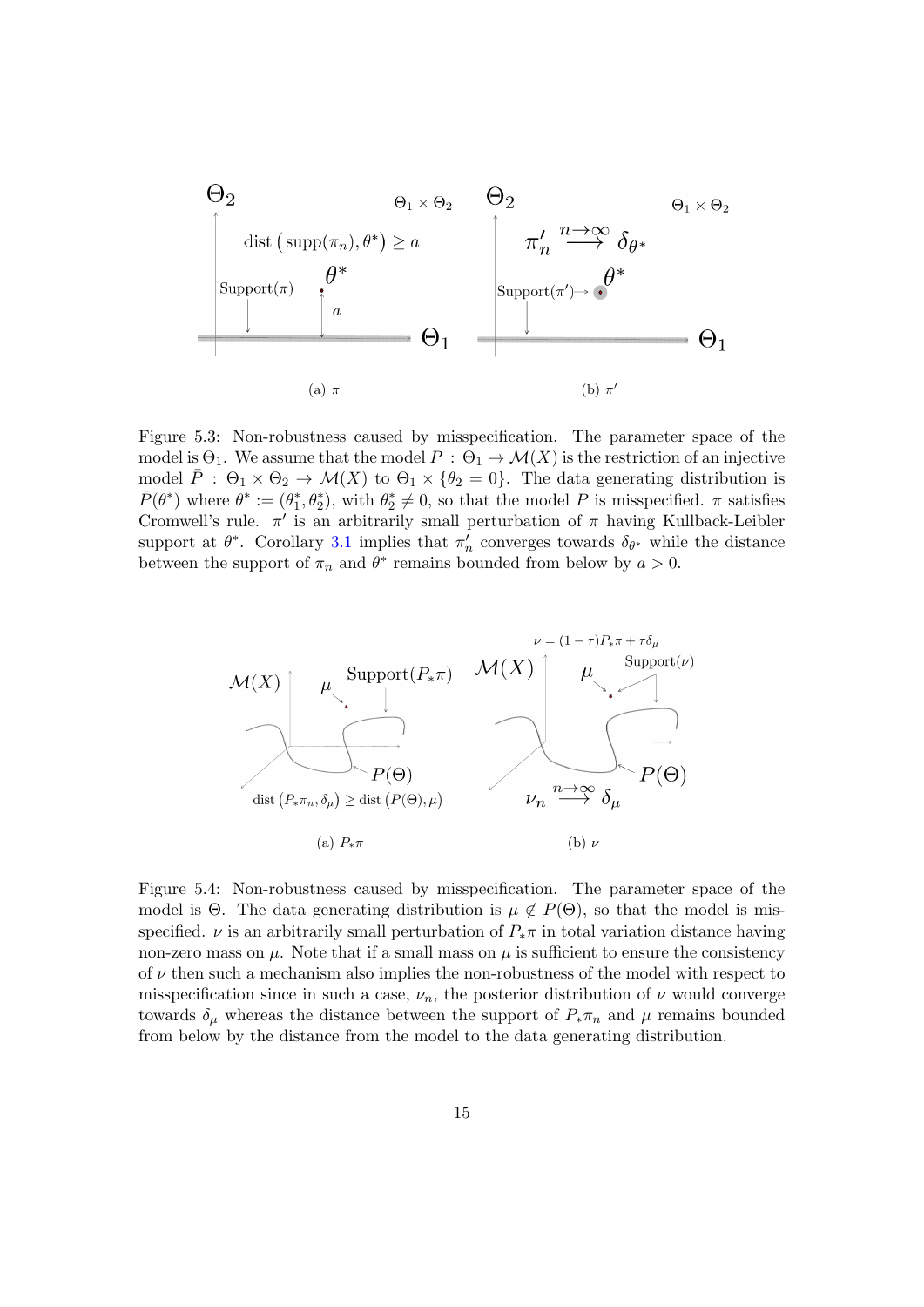the local consistency assumption of Corollary [3.1,](#page-9-0) which implies that the posterior distributions of  $\pi'$  concentrate on  $\theta^*$  while the posterior distributions of  $\pi$  remain supported on  $\Theta_1 \times {\theta_2 = 0}$ . Note that if  $\overline{P}$  is interpreted as an extension of the model P, then this mechanism suggests that we can establish conditions under which Bayesian inference is not qualitatively robust under model extension.

Figure [5.4](#page-14-1) represents a non-parametric generalization of the mechanism of Figure [5.3.](#page-14-0) Assume that the data generating distribution is  $\mu \notin P(\Theta)$ , so that the model is misspecified. Let  $\pi \in \mathcal{M}(\Theta)$  be an arbitrary prior distribution and  $P_*\pi \in \mathcal{M}^2(X)$  its corresponding non-parametric prior. By removing an arbitrarily small amount of mass from  $P_*\pi$  and placing it on  $\mu$  one obtains an arbitrarily close prior distribution  $\nu$  that is consistent with respect to the data generating distribution  $\mu$ . Therefore although  $P_{\ast}\pi$  and  $\nu$  may be made arbitrarily close, their posterior distributions would remain asymptotically separated by a distance corresponding to the degree of misspecification of the model (the distance from  $\mu$  to  $P(\Theta)$ ).

### 6 Proofs

#### 6.1 Proof of Corollary [3.1](#page-9-0)

We seek to apply Schwartz' theorem [\[40,](#page-26-6) Thm. 6.1]. Since  $\Theta$  and X are separable metric spaces, their Borel  $\sigma$ -algebras are countably generated, so Doob's Theorem [\[17,](#page-24-12) Thm. V.58] and the measurability of the dominated model P implies that a family of densities can be chosen to be  $\mathcal{B}(X) \times \mathcal{B}(\Theta)$  measurable, thus satisfying this requirement of [\[40,](#page-26-6) Thm. 6.1. Since U is a neighborhood it follows that it contains an open neighborhood O of  $\theta$ . Since O is open and  $P : \Theta \to P(\Theta)$  is open, it follows that  $P(O)$  is open in  $P(\Theta)$ , and therefore there is an open set  $V_* \subset \mathcal{M}(X)$  such that  $V_* \cap P(\Theta) = P(O)$ . Moreover,  $V_*$  is an open neighborhood of  $P_{\theta^*}$ . Since X is a separable metric space, it follows that  $d_{PrX}$  metrizes the weak topology, and since  $V_*$  is open, it is well known (see e.g. [\[2,](#page-23-4) [43,](#page-26-7) [21\]](#page-24-10)) that there exists a uniformly consistent test of  $P_{\theta^*}$  against  $V_*^c$ , see Schwartz [\[40\]](#page-26-6) for the definition of uniformly consistent test. It follows trivially that there exists a uniformly consistent test of  $P_{\theta^*}$  against  $V_*^c \cap P(\Theta)$ . Moreover, since P is injective it follows that  $O^c = P^{-1}(V_*^c)$ . Therefore, there exists a uniformly consistent test of  $P_{\theta^*}$  against  $V_*^c \cap P(\Theta) = \{P_{\theta} : \theta \in O^c\}.$ 

Since  $V_*$  is open, it also follows that there is a Prokhorov metric ball  $B_s(P_{\theta^*})$  of radius  $s > 0$  about  $P_{\theta^*}$  such that  $B_s(P_{\theta^*}) \subset V_*$ . Now consider the Kullback-Leibler ball  $K_{\tau}(P_{\theta^*})$  for  $\tau < \frac{s^2}{2}$  $\frac{3^2}{2}$ . It follows from Csiszar, Kemperman and Kullback's [\[12\]](#page-24-14) improvement  $K \geq \frac{1}{2}$  $\frac{1}{2}d_{tv}^2$  of Pinsker's inequality and the inequality  $d_{tv} \geq d_{PrX}$ , that  $K_{\tau}(P_{\theta^*}) \subset B_s(P_{\theta^*})$ . Since then  $K_{\tau}(P_{\theta^*}) \subset B_s(P_{\theta^*}) \subset V_*$  it follows that

$$
P^{-1}(K_{\tau}(P_{\theta^*})) \subset P^{-1}(V_*) = O.
$$

Consider now the Kullback-Leibler neighborhood  $W_{\tau}(\theta^*) \subset \Theta$  of  $\theta^*$  defined by pulling  $K_{\tau}(P_{\theta^*})$  back to  $\Theta$  by the model P:

$$
W_{\tau}(\theta^*) := P^{-1}\big(K_{\tau}(P_{\theta^*})\big).
$$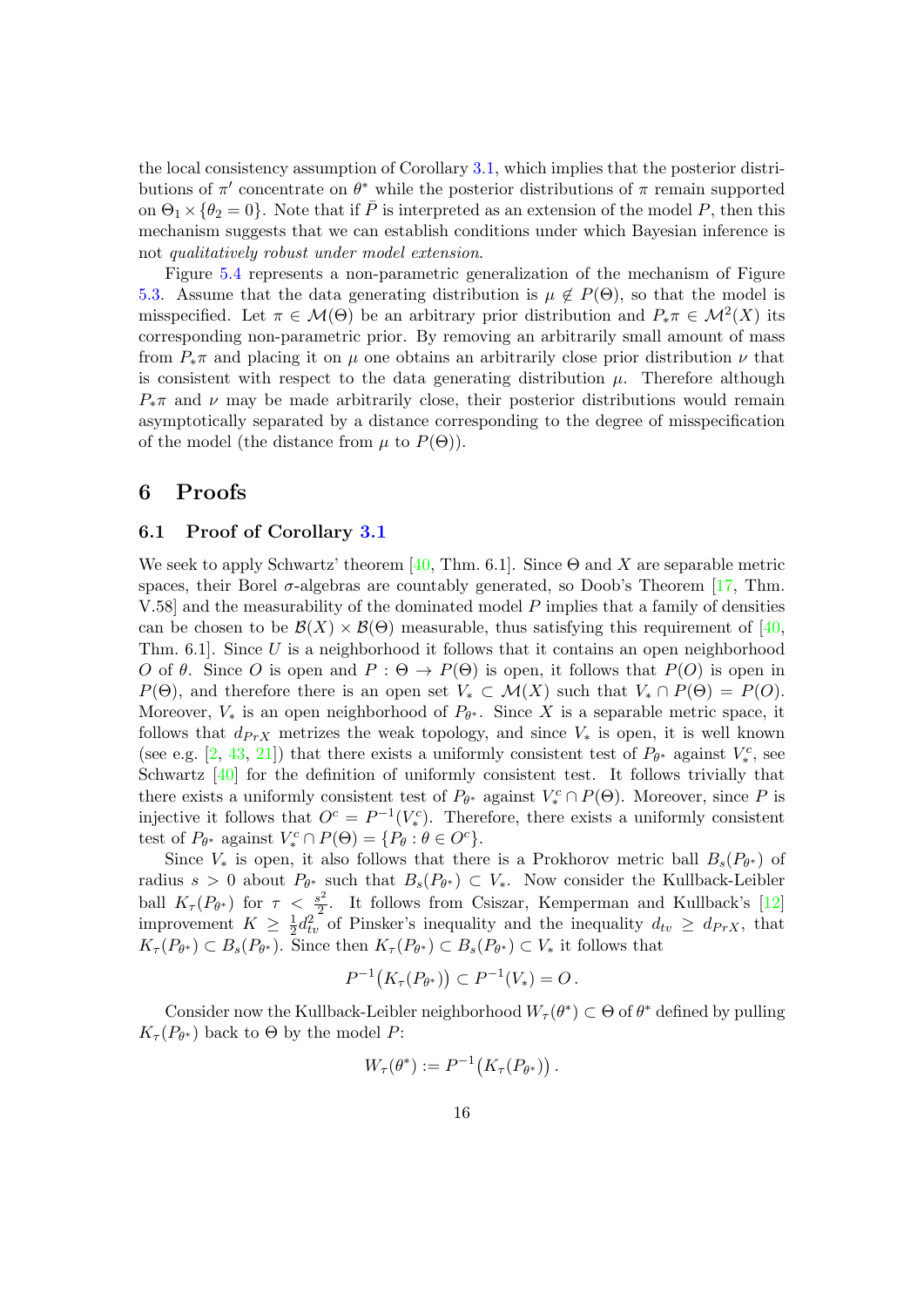Then the previous inequality states that

$$
W_\tau(\theta^*)\subset O\,.
$$

Since the Kullback-Leibler neighborhoods are measurable in the weak topology and P is assumed measurable, it follows that  $W_{\tau}(\theta^*)$  is measurable.

Therefore, O and  $W_{\tau}(\theta^*)$  satisfy the assumptions of the sets V and and W in [\[40,](#page-26-6) Thm. 6.1]. Consequently, since by assumption, the prior  $\pi$  has Kullback-Leibler support, it follows that we can apply Schwartz' theorem  $[40, Thm. 6.1]$  $[40, Thm. 6.1]$  to obtain the assertion for O and since  $U \supset O$  is measurable the assertion follows.

#### 6.2 Proof of Theorem [4.1](#page-10-0)

Let us prove the assertion for a weaker pseudometric  $\alpha_{\mu} \leq \alpha_{\mu}$  derived from the Prokhorov metric on  $d_{Pr^2\Theta}$  on  $\mathcal{M}^2(\Theta)$ . Since it is weaker the assertion follows. To that end, consider  $\mu \in \mathcal{M}(X)$ . Then for two random variables  $Z, W : (X^{\infty}, \mu^{\infty}) \to \mathcal{M}(\Theta)$  it follows that  $Z_*\mu^{\infty}, W_*\mu^{\infty} \in \mathcal{M}^2(\Theta)$ , so we can define a pseudometric  $\alpha_{\mu}$  by

$$
\acute{\alpha}_{\mu}(Z,W) := d_{Pr^2\Theta}(Z_*\mu^\infty, W_*\mu^\infty). \tag{6.1}
$$

Since Dudley [\[18,](#page-24-8) Thm. 11.3.5] asserts that

$$
d_{Pr^2\Theta}(Z_*\mu^\infty, W_*\mu^\infty) \le \alpha_\mu(Z, W),\tag{6.2}
$$

we conclude that

$$
\acute{\alpha}_{\mu} \le \alpha_{\mu} \,. \tag{6.3}
$$

For fixed  $\pi$  and  $\mu$  and n, the  $\mathcal{M}(\Theta)$ -valued random variable

$$
\pi_n : (X^{\infty}, \mu^{\infty}) \to \mathcal{M}(\Theta)
$$

defined by  $\pi_n(x^{\infty}) := \pi_{x^n}$  in [\(2.4\)](#page-6-0) satisfies

$$
(\pi_n)_*\mu^\infty = \pi_*\mu^n \tag{6.4}
$$

where  $\pi_* : \mathcal{M}(X^n) \to \mathcal{M}^2(\Theta)$  is the pushforward operator corresponding to the map  $\bar{\pi}: X^n \to \mathcal{M}(\Theta)$  defined by  $\bar{\pi}(x^n) := \pi_{x^n}$  in [\(2.3\)](#page-5-0). Consequently, we obtain

$$
\acute{\alpha}_{\mu}(\pi_n, \dot{\pi}_n) = d_{Pr^2\Theta}(\pi_*\mu^n, \dot{\pi}_*\mu^n) \tag{6.5}
$$

for  $\pi, \pi \in \mathcal{M}(\Theta)$  and n fixed. From the triangle inequality we then obtain

$$
d_{Pr^2\Theta}(\pi_*\mu^n, \pi_*\hat{\mu}^n) \leq d_{Pr^2\Theta}(\pi_*\mu^n, \pi_*\mu^n) + d_{Pr^2\Theta}(\pi_*\mu^n, \pi_*\hat{\mu}^n) \leq \alpha_\mu(\pi_n, \pi_n) + d_{Pr^2\Theta}(\pi_*\mu^n, \pi_*\hat{\mu}^n),
$$

bounding the simple single term  $d_{P_r^2\Theta}(\pi_*\mu^n, \pi_*\mu^n)$  in terms of the sum of two terms  $\alpha_{\mu}(\pi_n, \pi_n)$  and  $d_{Pr^2\Theta}(\pi_*\mu^n, \pi_*\mu^n)$  of qualitative robustness in Definition [2.1.](#page-7-1) Conseuquently, the assumption of the pseudometric  $\alpha_{\mu}$  amounts to Definition [2.1](#page-7-1) with one epsilon instead of two corresponding to the metric

<span id="page-16-0"></span>
$$
d_{Pr^2\Theta}(\pi_*\mu^n, \pi_*\mu^n), \quad (\pi, \pi, \mu, \mu) \in \mathcal{M}(\Theta)^2 \times \mathcal{M}(X)^2.
$$
 (6.6)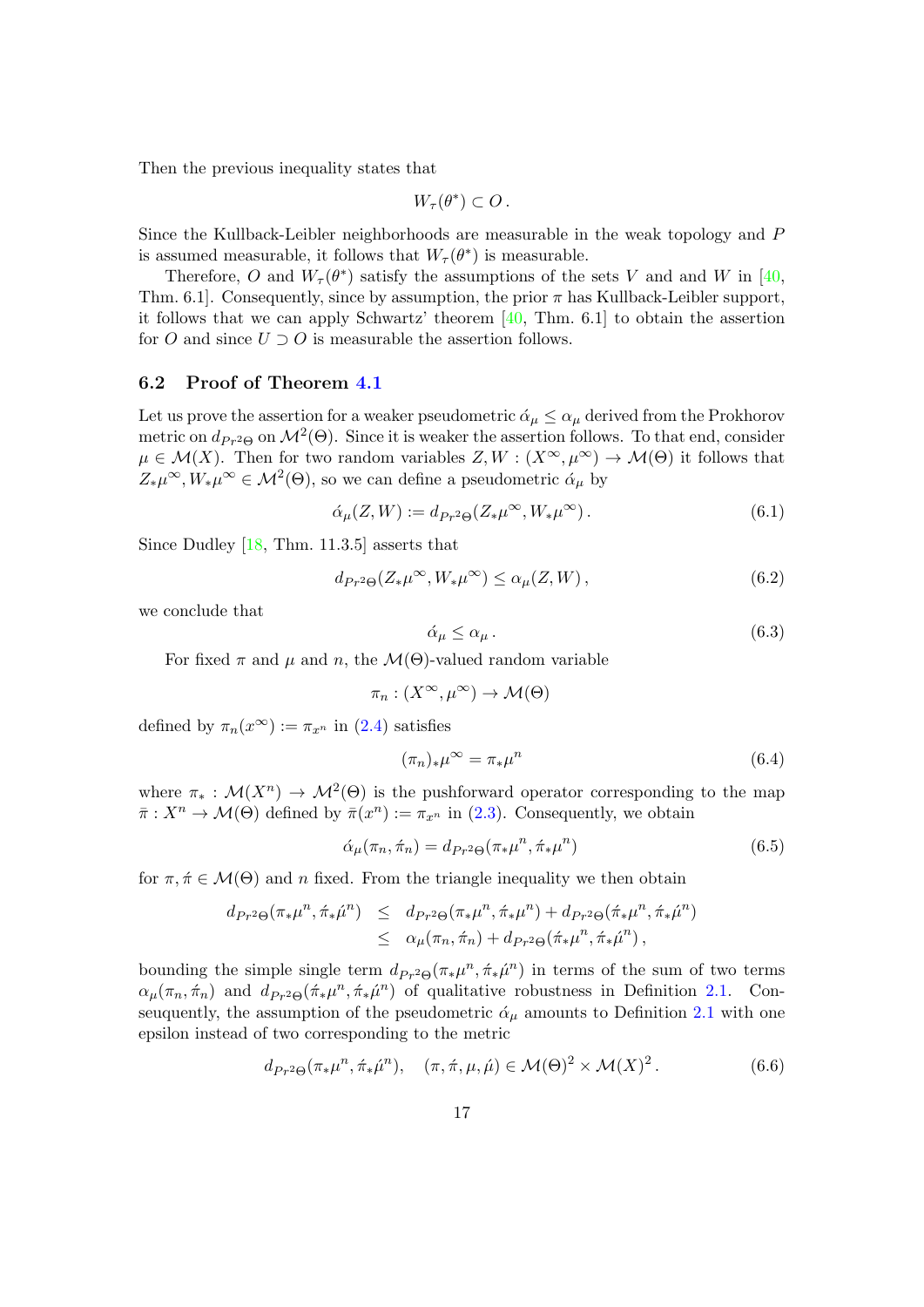Moreover, non qualitative robustness with respect to this definition implies non qualitative robustness with respect to the original Definition [2.1](#page-7-1) with the Ky Fan metric.

Now lets turn to the proof that the inference is non qualitatively robust with respect to the objective metric [\(6.6\)](#page-16-0). Fix  $\theta^* \in \Theta$  and consider another point  $\theta \in \Theta$  and the Dirac mass  $\delta_{\theta} \in \mathcal{M}(\Theta)$  situated at  $\theta$ . For  $\pi \in \mathcal{K}(\theta^*)$ , the convex combination

$$
\pi^{\alpha} := \alpha \pi + (1 - \alpha) \delta_{\theta}
$$

is a probability measure with Kullback-Leibler support, that is,  $\pi^{\alpha} \in \mathcal{K}(\theta^*)$ ,  $\alpha > 0$  and

<span id="page-17-1"></span>
$$
d_{tv}(\pi^{\alpha}, \delta_{\theta}) \le \alpha. \tag{6.7}
$$

Therefore, it follows that

$$
(\pi^{\alpha}, \delta_{\theta}) \in \Pi_{\rho}(\theta^*)\,, \quad \alpha < \rho\,,
$$

and therefore

$$
(\pi^{\alpha}, \delta_{\theta}, P_{\theta^*}, P_{\theta^*}) \in Z_{\rho}(\theta^*), \quad \alpha < \rho,
$$

where  $\mathcal{Z}_{\rho}(\theta^*)$  is the admissible set defined in [\(4.1\)](#page-10-1).

For the prior  $\pi^{\alpha}$ , let  $\pi^{\alpha}_n : (X^{\infty}, P^{\infty}_{\theta^*}) \to M(\Theta)$ , defined by  $\pi^{\alpha}_n(x^{\infty}) := \pi^{\alpha}_{x^n}, x^{\infty} \in X^{\infty}$ , denote the corresponding sequence of posterior random variables, and let  $(\pi_n^{\alpha})_* P_{\theta^*}^{\infty} \in$  $\mathcal{M}^2(\Theta)$  denote its induced sequence of laws. On the other hand, for the prior  $\delta_{\theta}$ , it is easy to see that  $(\delta_{\theta})_{x^n} = \delta_{\theta}, x^n \in X^n$ , so that if we denote the corresponding sequence of posterior random variables by  $\delta^n_{\theta}$ , then  $(\delta^n_{\theta})_* P^{\infty}_{\theta^*} = (\delta_{\theta})_* P^n_{\theta^*} = \delta_{\delta_{\theta}}$ .

Since the assumptions of Schwartz' Corollary [3.1](#page-9-0) are satisfied and  $\pi^{\alpha}$  has Kullback-Leibler support at  $\theta^*$ , we can apply the assertion  $(7.1)$  of Proposition [7.1](#page-20-0)

$$
P_{\theta^*}^{\infty} \Big\{ d_{\text{Pr}\Theta}(\pi_n^{\alpha}, \delta_{\theta^*}) > \epsilon \Big\} \to 0 \quad n \to \infty \,,
$$

for  $\epsilon > 0$ . To complete the proof we simply use the fact that convergence in law to a Dirac mass is equivalent to convergence in probability to a constant random variable, that is use the equivalent assertion [\(7.2\)](#page-21-0) of Proposition [7.1](#page-20-0)

<span id="page-17-0"></span>
$$
d_{Pr^2\Theta}\Big((\pi_n^{\alpha})_* P_{\theta^*}^{\infty}, \delta_{\delta_{\theta^*}}\Big) \to 0 \quad n \to \infty.
$$
 (6.8)

Now the proof is very simple. Indeed, from the triangle inequality we have

$$
d_{Pr^2\Theta}\Big((\pi_n^{\alpha})_*P_{\theta^*}^{\infty},\delta_{\delta_{\theta}}\Big)\geq d_{Pr^2\Theta}\Big(\delta_{\delta_{\theta^*}},\delta_{\delta_{\theta}}\Big)-d_{Pr^2\Theta}\Big((\pi_n^{\alpha})_*P_{\theta^*}^{\infty},\delta_{\delta_{\theta^*}}\Big)
$$

and, by two applications of Proposition [7.4,](#page-22-0) we have

$$
d_{Pr^2\Theta} \Big( \delta_{\delta_{\theta^*}}, \delta_{\delta_{\theta}} \Big) = \min \Big( d_{Pr\Theta} \Big( \delta_{\theta^*}, \delta_{\theta} \Big), 1 \Big) = \min \Big( \min \big( d(\theta^*, \theta), 1 \big), 1 \Big) = \min \big( d(\theta^*, \theta), 1 \big).
$$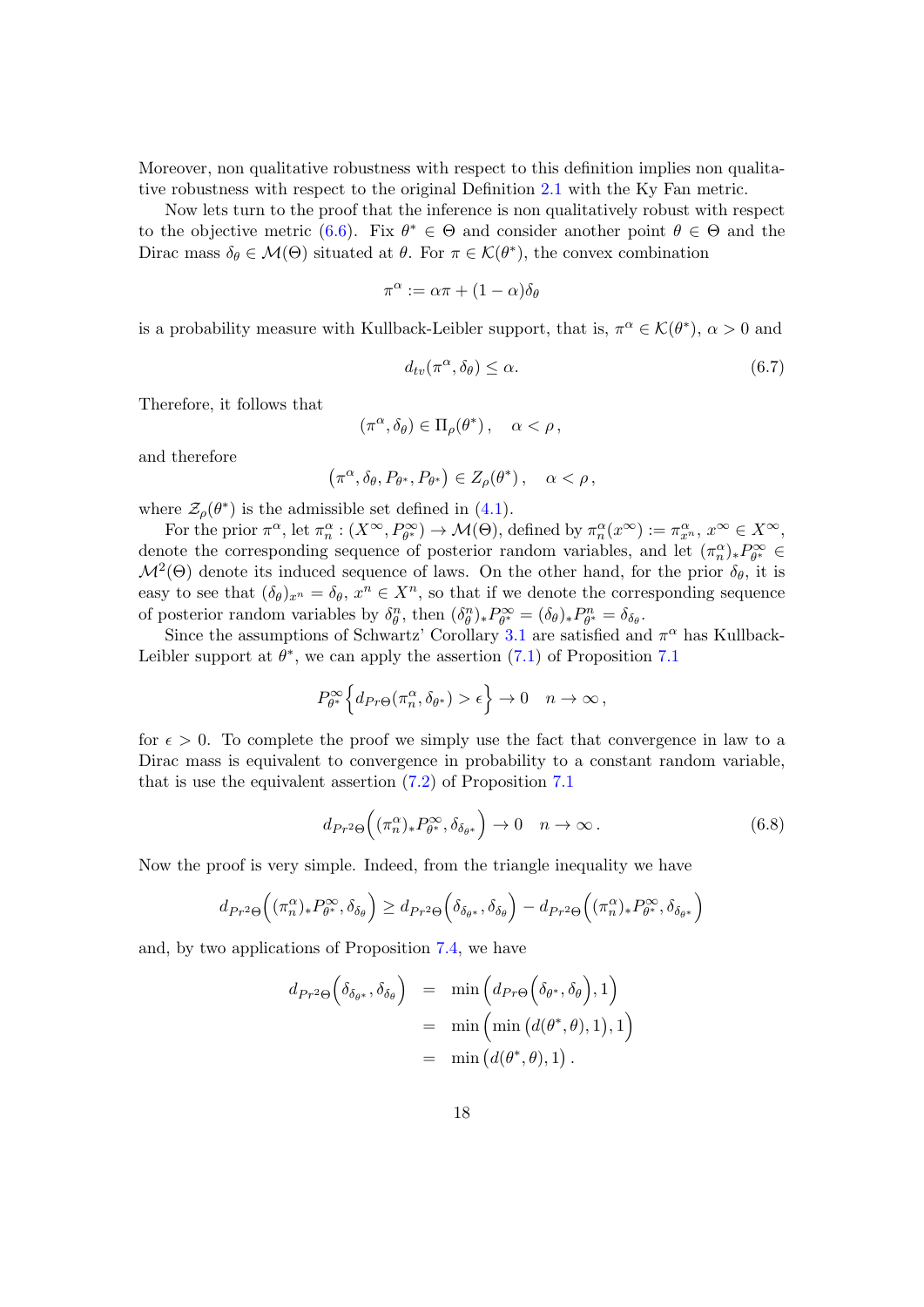Therefore, since  $(\delta_{\theta}^{n})_* P_{\theta^*}^{\infty} = \delta_{\delta_{\theta}}$ , the convergence [\(6.8\)](#page-17-0) implies that

$$
d_{Pr^2\Theta}\Big((\pi_n^{\alpha})_* P_{\theta^*}^{\infty}, (\delta_{\theta}^n)_* P_{\theta^*}^{\infty}\Big) \to \min\big(d(\theta^*, \theta), 1\big), \quad n \to \infty.
$$

Finally, since  $d_{Pr\Theta} \leq d_{tv}$ , it follows from [\(6.7\)](#page-17-1) that

$$
d_{Pr\Theta}(\pi^{\alpha}, \delta_{\theta}) \leq \alpha.
$$

Then, for any  $\delta > 0$ , if we restrict  $\alpha$  so that  $\alpha < \min(\delta, \rho)$ , it follows that  $d_{tv}(\pi^{\alpha}, \delta_{\theta}) < \rho$ and  $d_{Pr\Theta}(\pi^{\alpha}, \delta_{\theta}) < \delta$ , so that

<span id="page-18-0"></span>
$$
\left(\pi^{\alpha}, \delta_{\theta}, P_{\theta^*}, P_{\theta^*}\right) \in \mathcal{Z}_{\rho}(\theta^*),\tag{6.9}
$$

<span id="page-18-1"></span>
$$
d_{Pr\Theta}(\pi^{\alpha}, \delta_{\theta}) < \delta. \tag{6.10}
$$

Let  $D := \sup \{d(\theta_1, \theta_2) : \theta_1, \theta_2 \in \Theta\}$  denote the diameter of  $\Theta$ . Then it follows from the triangle inequality that, for any  $\epsilon > 0$ , there exists a  $\theta \in \Theta$  such that  $d(\theta^*, \theta) \geq \frac{D}{2} - \epsilon$ . Consequently, for any  $\bar{\epsilon} < \min(\frac{D}{2}, 1)$ , no matter how small  $\delta$  is, there is an  $\alpha > 0$  such that, in addition to  $(6.9)$  and  $(6.10)$ , we have

$$
d_{Pr^2\Theta}\Big((\pi_n^{\alpha})_* P_{\theta^*}^{\infty}, (\delta_{\theta}^n)_* P_{\theta^*}^{\infty}\Big) > \bar{\epsilon},
$$

for large enough  $n$ . Consequently, the assertion is proved.

#### 6.3 Proof of Theorem [4.4](#page-11-0)

As in the proof of Theorem [4.1,](#page-10-0) we establish the assertion with respect to the modified form of qualitative robustness defined by  $(6.6)$ , and since this form is weaker it implies the assertion. It follows from the definition of the packing numbers that, for  $\epsilon > 0$ , there is a packing  $\{\theta_i, i = 1, ..., M_{2\epsilon}(\Theta)\}\$  and therefore the collection of open balls  $B_{\epsilon}(\theta_i), i =$ 1, ..,  $M_{2\epsilon}(\Theta)$  is a disjoint union. Denoting  $\mathcal{N}_{2\epsilon} := \mathcal{N}_{2\epsilon}(\Theta)$  and  $\mathcal{M}_{2\epsilon} := \mathcal{M}_{2\epsilon}(\Theta)$ , we therefore obtain

$$
\begin{array}{lcl} 1 & = & \pi(\Theta) \\ & \geq & \pi\big(\cup_{i=1}^{\mathcal{M}_{2\epsilon}}B_{\epsilon}(\theta_{i})\big) \\ & = & \sum_{i=1}^{\mathcal{M}_{2\epsilon}}\pi\big(B_{\epsilon}(\theta_{i})\big) \\ & \geq & \mathcal{M}_{2\epsilon}\min_{i=1,\mathcal{M}_{2\epsilon}}\pi\big(B_{\epsilon}(\theta_{i})\big) \end{array}
$$

Consequently, since [\(4.2\)](#page-11-2) implies  $\mathcal{M}_{2\epsilon} \geq \mathcal{N}_{2\epsilon}$ , there exists a point  $\theta^* \in \Theta$  such that

<span id="page-18-2"></span>
$$
\pi\big(B_{\epsilon}(\theta^*)\big) \le \frac{1}{\mathcal{N}_{2\epsilon}}\,. \tag{6.11}
$$

.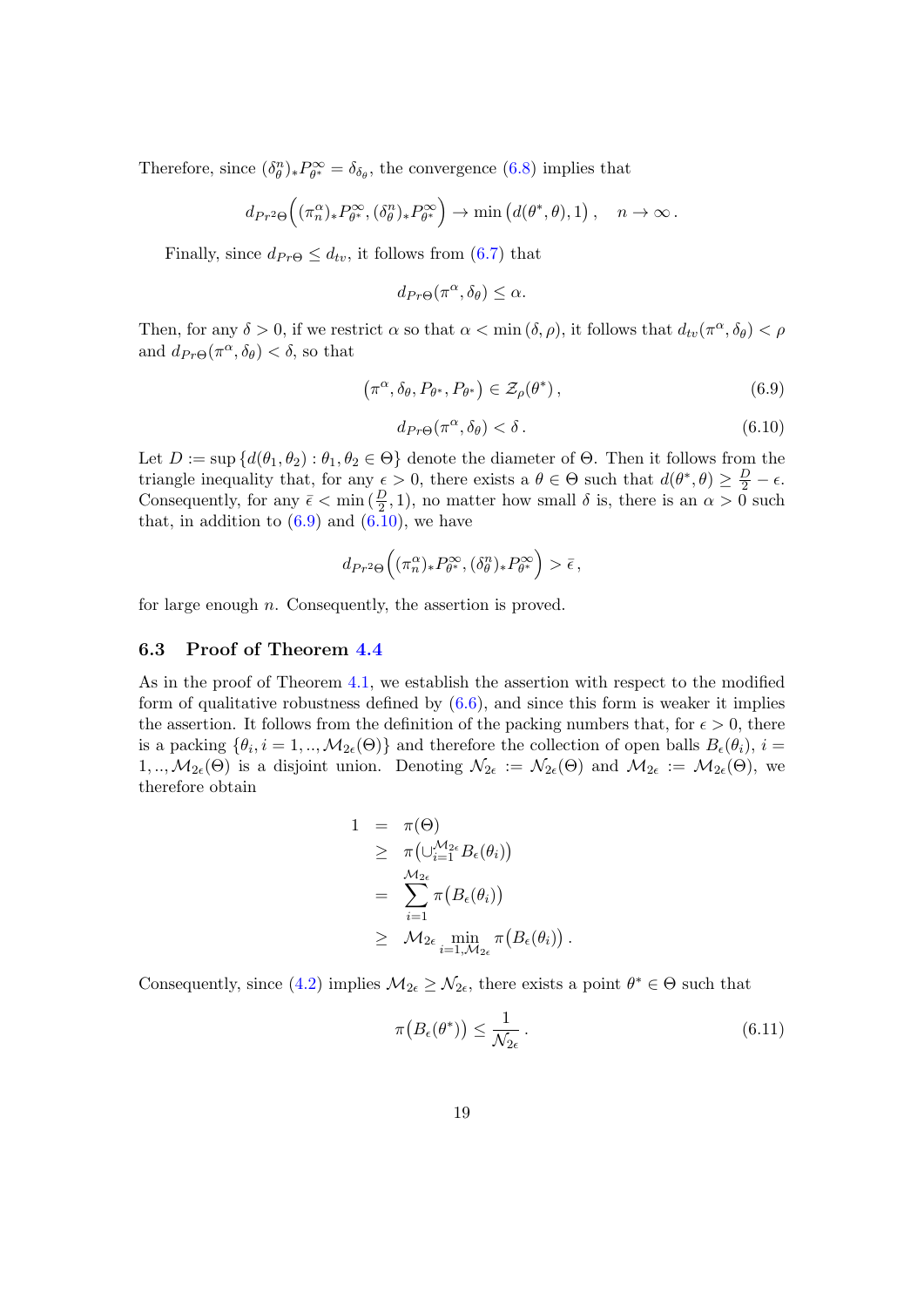Let  $B_{\epsilon} := B_{\epsilon}(\theta^*)$  denote the open ball about  $\theta^*$  and let  $B_{\epsilon}^c$  denote its complement. Let  $\pi^{\epsilon} \in \mathcal{M}(\Theta)$ , defined by

$$
\pi^{\epsilon}(B) := \frac{\pi(B_{\epsilon}^{c} \cap B)}{\pi(B_{\epsilon}^{c})}, B \in \mathcal{B}(\Theta),
$$

denote the normalization of the restriction of  $\pi$  to  $B_{\epsilon}^{c}$  which, by the inequality [\(6.11\)](#page-18-2), is well defined. Since  $\pi = \pi (B_\epsilon^c) \pi^\epsilon + \pi |_{B_\epsilon}$  it follows that  $\pi - \pi^\epsilon = \pi |_{B_\epsilon} - \pi (B_\epsilon) \pi^\epsilon$  so that we obtain

$$
d_{tv}(\pi^{\epsilon}, \pi) \leq \pi(B_{\epsilon}) \leq \frac{1}{\mathcal{N}_{2\epsilon}}
$$

from which we obtain

<span id="page-19-3"></span> $d_{Pr\Theta}(\pi^{\epsilon}, \pi) \leq \frac{1}{\sqrt{\epsilon}}$  $\mathcal{N}_{2\epsilon}$  $(6.12)$ 

In particular, when  $\frac{1}{N_{2\epsilon}} < \rho$ , we obtain

$$
\pi^\epsilon \in B^{tv}_\rho(\pi)
$$

and therefore

$$
(\pi,\pi^{\epsilon},P_{\theta^*},P_{\theta^*})\in Z_{\rho}(\pi).
$$

That is, when  $\frac{1}{N_{2\epsilon}} < \rho$ , the point  $(\pi, \pi^{\epsilon}, P_{\theta^*}, P_{\theta^*}) \in Z_{\rho}(\pi)$ .

For the prior  $\pi^{\epsilon}$ , let  $\pi^{\epsilon}_n : (X^{\infty}, P_{\theta^*}^{\infty}) \to M(\Theta)$ , defined by  $\pi^{\epsilon}_n(x^{\infty}) := \pi^{\epsilon}_x, x^{\infty} \in X^{\infty}$ , denote the corresponding sequence of posterior random variables, and let  $(\pi_n^{\epsilon})_* P_{\theta^*}^{\infty} \in$  $\mathcal{M}^2(\Theta)$  denote its induced sequence of laws. Since the assumptions of Schwartz' Corol-lary [3.1](#page-9-0) are satisfied and  $\pi$  has Kullback-Leibler support at  $\theta^*$ , we can apply the assertion [\(7.2\)](#page-21-0) of Proposition [7.1](#page-20-0) to the sequence of posterior laws  $(\pi_n)_* P_{\theta^*}^{\infty}$  corresponding to  $\pi$ :

<span id="page-19-2"></span>
$$
d_{Pr^2\Theta}\Big((\pi_n)_* P_{\theta^*}^{\infty}, \delta_{\delta_{\theta^*}}\Big) \to 0 \quad n \to \infty.
$$
 (6.13)

From the triangle inequality we have

<span id="page-19-1"></span>
$$
d_{Pr^2\Theta}\Big((\pi_n)_* P_{\theta^*}^{\infty}, (\pi_n^{\epsilon})_* P_{\theta^*}^{\infty}\Big) \geq d_{Pr^2\Theta}\Big((\pi_n^{\epsilon})_* P_{\theta^*}^{\infty}, \delta_{\delta_{\theta^*}}\Big) - d_{Pr^2\Theta}\Big((\pi_n)_* P_{\theta^*}^{\infty}, \delta_{\delta_{\theta^*}}\Big), (6.14)
$$

so to lower bound the lefthand side it is sufficient in the limit to lower bound the first term on the right. To that end, we use a quantitative version of the partial converse [\[18,](#page-24-8) Thm. 11.3.5] of convergence in probability implies convergence in law, valid when the convergence in law is to a Dirac mass. Indeed, if we denote the Ky Fan metric determined from the measure  $P^{\infty}_{\theta^*}$  by  $\alpha_{\theta^*}$ , Lemma [7.3](#page-22-1) asserts that

<span id="page-19-0"></span>
$$
d_{Pr^2\Theta}\Big((\pi_n^{\epsilon})_* P_{\theta^*}^{\infty}, \delta_{\delta_{\theta^*}}\Big) = \alpha_{\theta^*}(\pi_n^{\epsilon}, \delta_{\theta^*}). \tag{6.15}
$$

To evaluate the Ky Fan distance on the righthand side, first observe that since  $\pi^{\epsilon}$  has support contained in the closed set  $B_{\epsilon}^{c}$ , it follows from Schervish [\[39,](#page-26-5) Thm. 1.31] that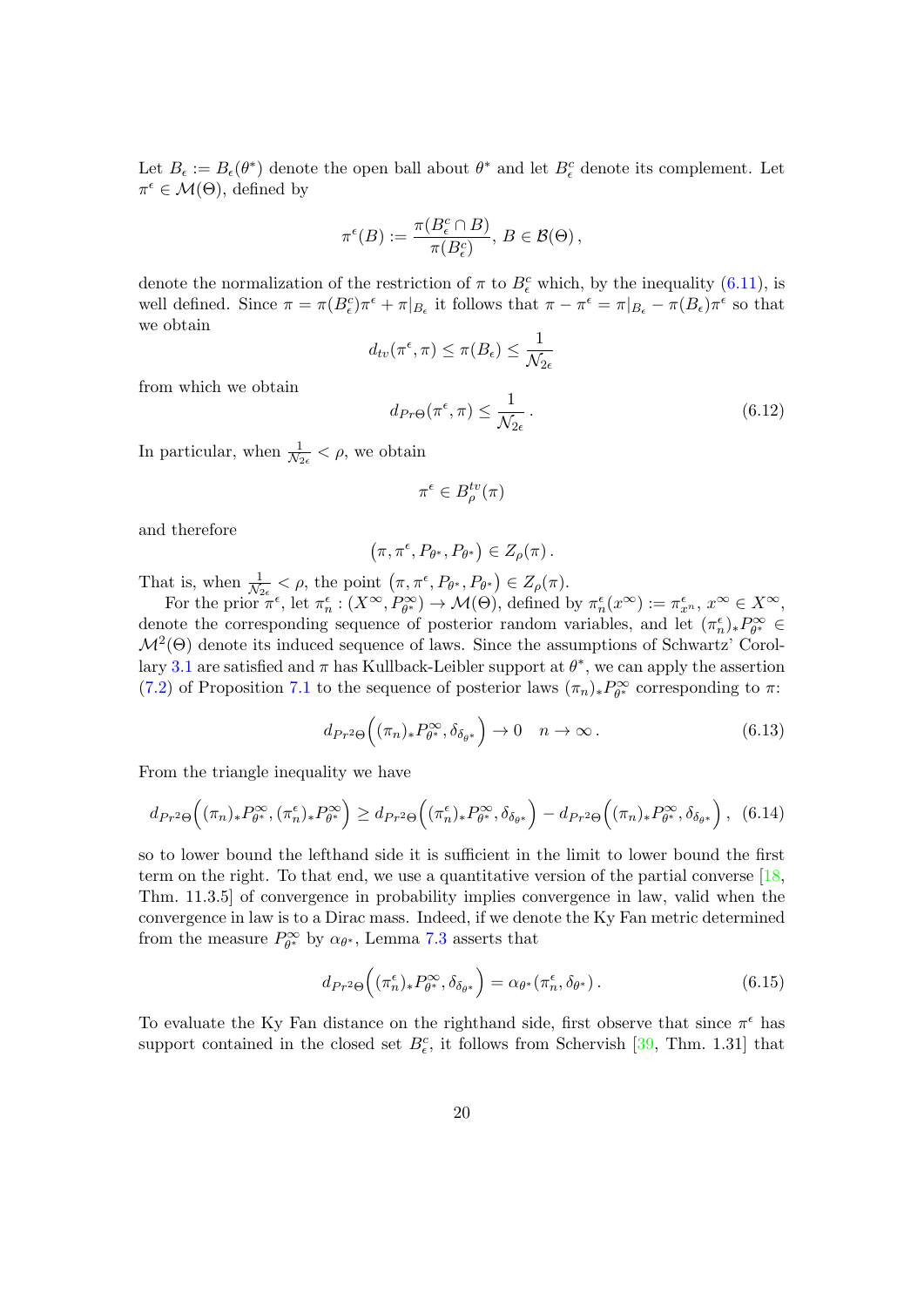$\pi_{x^n}^{\epsilon}$  also has support contained in  $B_{\epsilon}^c$  a.e  $P_{\theta^*}^n$ . Therefore, if we define  $B_0 := \{\theta^*\}$  and  $B_r := B_r(\theta^*),$  it follows that  $B_0^r = B_r$ , so that

$$
\pi_{x^n}^\epsilon(B_0^r)=0\,,\quad a.e.\,\,P_{\theta^*}^n,\quad r<\epsilon
$$

and

$$
(\delta_{\theta^*})_{x^n}(B_0) = 1, \quad a.e. P^n_{\theta^*}.
$$

It follows from Lemma [7.2](#page-22-2) that

$$
d_{Pr\Theta}(\pi_{x^n}^{\epsilon}, (\delta_{\theta^*})_{x^n}) \geq \min(\epsilon, 1) \quad a.e. \ P_{\theta^*}^{\infty},
$$

and, since  $\epsilon \leq 1$ , we obtain

$$
P_{\theta^*}^{\infty}\Big(d_{Pr\Theta}\big(\pi_{x^n}^{\epsilon},(\delta_{\theta^*})_{x^n}\big) \geq \epsilon\Big) = 1.
$$

Therefore, by the definition [\(2.2\)](#page-4-0) of the Ky Fan metric, we obtain  $\alpha_{\theta^*}(\pi_n^{\epsilon}, \delta_{\theta^*}) \geq \epsilon$  and, by the identity  $(6.15)$ , we conclude that

$$
d_{Pr^2\Theta}\Big((\pi_n^{\epsilon})_* P_{\theta^*}^{\infty}, \delta_{\delta_{\theta^*}}\Big) \geq \epsilon.
$$

Consequently, from the triangle inequality  $(6.14)$  and the convergence  $(6.13)$ , we conclude, for any  $\epsilon > 0$ , that for large enough n we have

<span id="page-20-2"></span>
$$
d_{Pr^2\Theta}\Big((\pi_n)_* P_{\theta^*}^{\infty}, (\pi_n^{\epsilon})_* P_{\theta^*}^{\infty}\Big) \ge \epsilon - \epsilon.
$$
\n(6.16)

Consequently, if this Bayesian inference is qualitatively robust, then for  $\epsilon > 0$ , it follows from [\(6.16\)](#page-20-2) and [\(6.12\)](#page-19-3) that  $\delta < \frac{1}{N_{2\epsilon}}$ . The requirement that perturbations be admissible, that is determine members in  $\mathcal{Z}_{\rho}^{\gamma_{2\epsilon}}(\pi)$ , implies that  $\delta < \rho$ .

# 7 Appendix

#### 7.1 Schwartz' Theorem and the convergence of random measures

It will be useful to express the assertion of Corollary [3.1](#page-9-0) and some of its consequences in terms of the convergence of measures and random measures. To that end, recall the notation  $\mathcal{M}^2(\Theta) := \mathcal{M}(\mathcal{M}(\Theta))$ , and consider the corresponding sequence of random variables  $\pi_n : (X^{\infty}, P^{\infty}_{\theta^*}) \to M(\Theta)$ , defined by  $\pi_n(x^{\infty}) := \pi_{x^n}, x^{\infty} \in X^{\infty}$ , and its induced sequence of laws  $(\pi_n)_* P_{\theta^*}^{\infty} \in M^2(\Theta)$ . Note especially that  $\delta_{\delta_{\theta^*}}$  is the Dirac mass in  $\mathcal{M}^2(\Theta)$  situated at the Dirac mass  $\delta_{\theta^*}$  in  $\mathcal{M}(\Theta)$  situated at  $\theta^*$ .

<span id="page-20-0"></span>Proposition 7.1. The assertion of Corollary [3.1](#page-9-0) is equivalent to

$$
\pi_{x^n} \mapsto \delta_{\theta^*} \quad a.e. \; P^\infty_{\theta^*} \,,
$$

where  $\rightarrow$  is weak convergence. This in turn implies that

<span id="page-20-1"></span>
$$
P_{\theta^*}^{\infty} \Big\{ d_{\text{Pr}\Theta}(\pi_n, \delta_{\theta^*}) > \epsilon \Big\} \to 0 \quad n \to \infty \,, \tag{7.1}
$$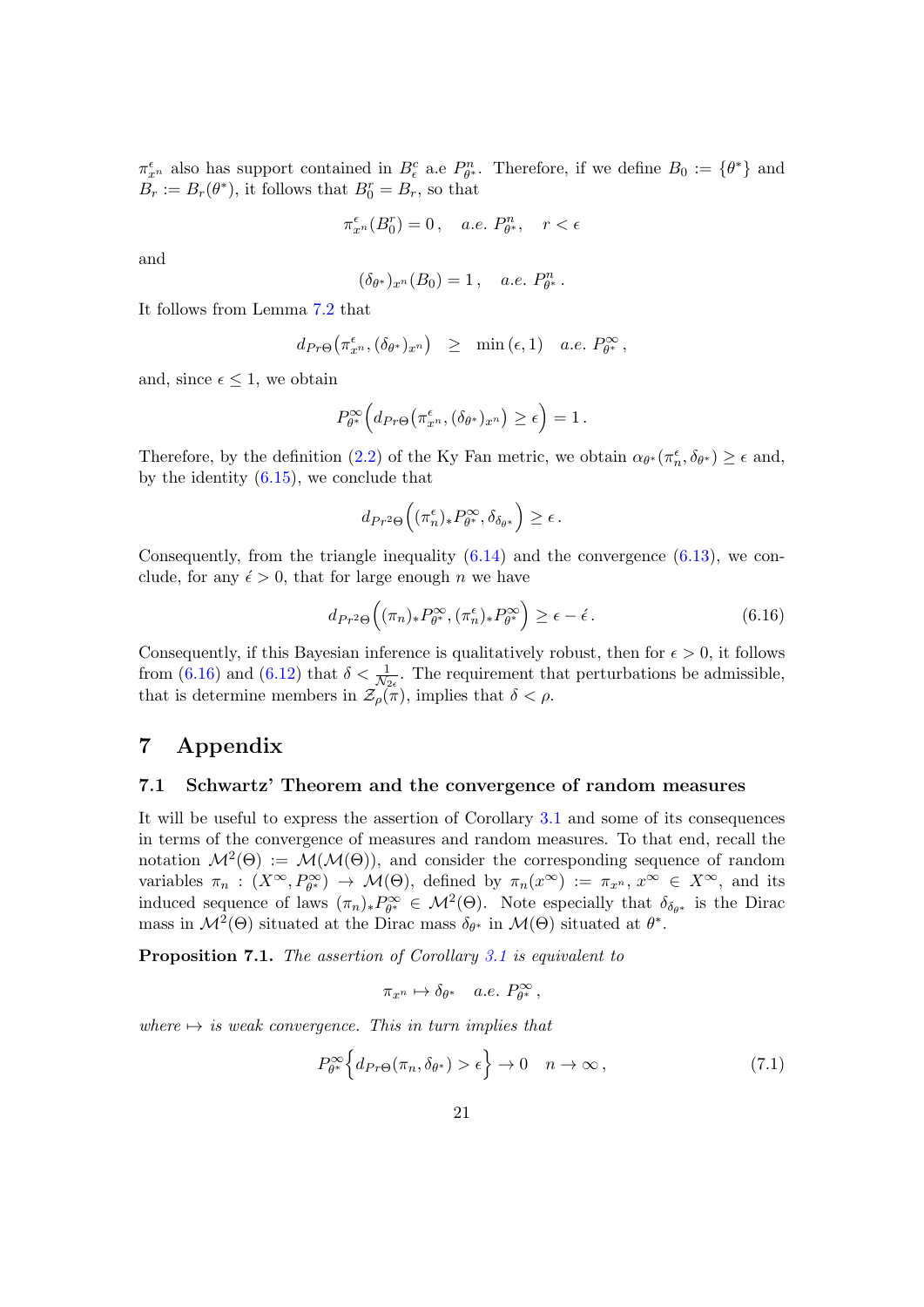for  $\epsilon > 0$ , which is equivalent to

<span id="page-21-0"></span>
$$
d_{Pr^2\Theta}\Big((\pi_n)_* P_{\theta^*}^{\infty}, \delta_{\delta_{\theta^*}}\Big) \to 0 \quad n \to \infty ,
$$
\n(7.2)

where  $d_{Pr^2\Theta}$  is the Prokhorov metric on  $\mathcal{M}^2(\Theta)$  defined with respect to the Prokhorov metric  $d_{Pr\Theta}$  on  $\mathcal{M}(\Theta)$ .

*Proof.* Let  $\mathcal O$  denote the open sets in  $\Theta$  and  $\mathcal O_{\theta^*} \subset \mathcal O$  denote the open neighborhoods of  $\theta^*$ . Then, under the conditions of Corollary [3.1,](#page-9-0) for  $O \in \mathcal{O}_{\theta^*}$ , it follows that

$$
\pi_{x^n}(O) \to 1 \quad n \to \infty, \quad a.e. \ P_{\theta^*}^{\infty}.
$$

Since  $\delta_{\theta^*}(O) = 1, O \in \mathcal{O}_{\theta^*}$  and  $\delta_{\theta^*}(O) = 0, O \in \mathcal{O} \setminus \mathcal{O}_{\theta^*}$  it easily follows that

$$
\liminf_{n} \pi_{x^n}(O) \ge \delta_{\theta^*}(O), \ \forall O \in \mathcal{O}, \quad a.e. \ P_{\theta^*}^{\infty}.
$$

which, by the Portmanteau theorem  $[18, Thm. 11.1.1]$  $[18, Thm. 11.1.1]$ , is equivalent to

$$
\pi_{x^n}\mapsto \delta_{\theta^*}\quad a.e.\ P^\infty_{\theta^*}\,.
$$

where  $\mapsto$  denotes weak convergence.

Now consider the corresponding sequence of random variables  $\pi_n : (X^{\infty}, P^{\infty}_{\theta^*}) \to$  $\mathcal{M}(\Theta)$ , defined by  $\pi_n(x^{\infty}) := \pi_{x^n}$ ,  $x^{\infty} \in X^{\infty}$ , and its induced sequence of laws  $(\pi_n)_* P^{\infty}_{\theta^*} \in$  $\mathcal{M}^2(\Theta)$ . Then  $\pi_{x^n} \mapsto \delta_{\theta^*}$  *a.e.*  $P_{\theta^*}^{\infty}$  is equivalent to

$$
\pi_n \mapsto \delta_{\theta^*} \quad a.s. \; P_{\theta^*}^{\infty} \, .
$$

Since  $\Theta$  is a separable metric space it follows that  $\mathcal{M}(\Theta)$  equipped with the Prokhorov metric is a separable metric space. Since a.s. convergence implies convergence in probability for random variables with values in a separable metric space, it follows that

$$
\pi_n \mapsto \delta_{\theta^*} \operatorname{in} P_{\theta^*}^{\infty} - \text{probability},
$$

that is,

$$
P^\infty_{\theta^*}\Big\{d_{Pr\Theta}(\pi_n,\delta_{\theta^*})>\epsilon\Big\}\to 0\quad n\to\infty\,.
$$

Since  $\mathcal{M}(\Theta)$  is a separable metric space it follows that  $\mathcal{M}^2(\Theta)$  equipped with the Prokhorov metric is also a separable metric space. Therefore, since on separable metric spaces convergence in probability to a constant valued random variable is equivalent to the weak convergence of the corresponding set of laws to the Dirac mass situated at that value, see e.g. Dudley  $[18,$  Prop. 11.1.3], it follows that the convergence in probability,  $\pi_n \to \delta_{\theta^*}$  in  $P_{\theta^*}^{\infty}$  – probability, is equivalent to the corresponding convergence of laws

$$
(\pi_n)_* P_{\theta^*}^\infty \mapsto \delta_{\delta_{\theta^*}} \quad n \to \infty \, .
$$

Finally, since the Proprokhorov metric  $d_{P_r^2\Theta}$  on  $\mathcal{M}^2(\Theta)$  metrizes the weak topology on  $\mathcal{M}^2(\Theta) = \mathcal{M}(\mathcal{M}(\Theta)),$  it follows that the latter is equivalent to

$$
d_{Pr^2\Theta}\Big((\pi_n)_* P_{\theta^*}^{\infty}, \delta_{\delta_{\theta^*}}\Big) \to 0 \quad n \to \infty.
$$

 $\Box$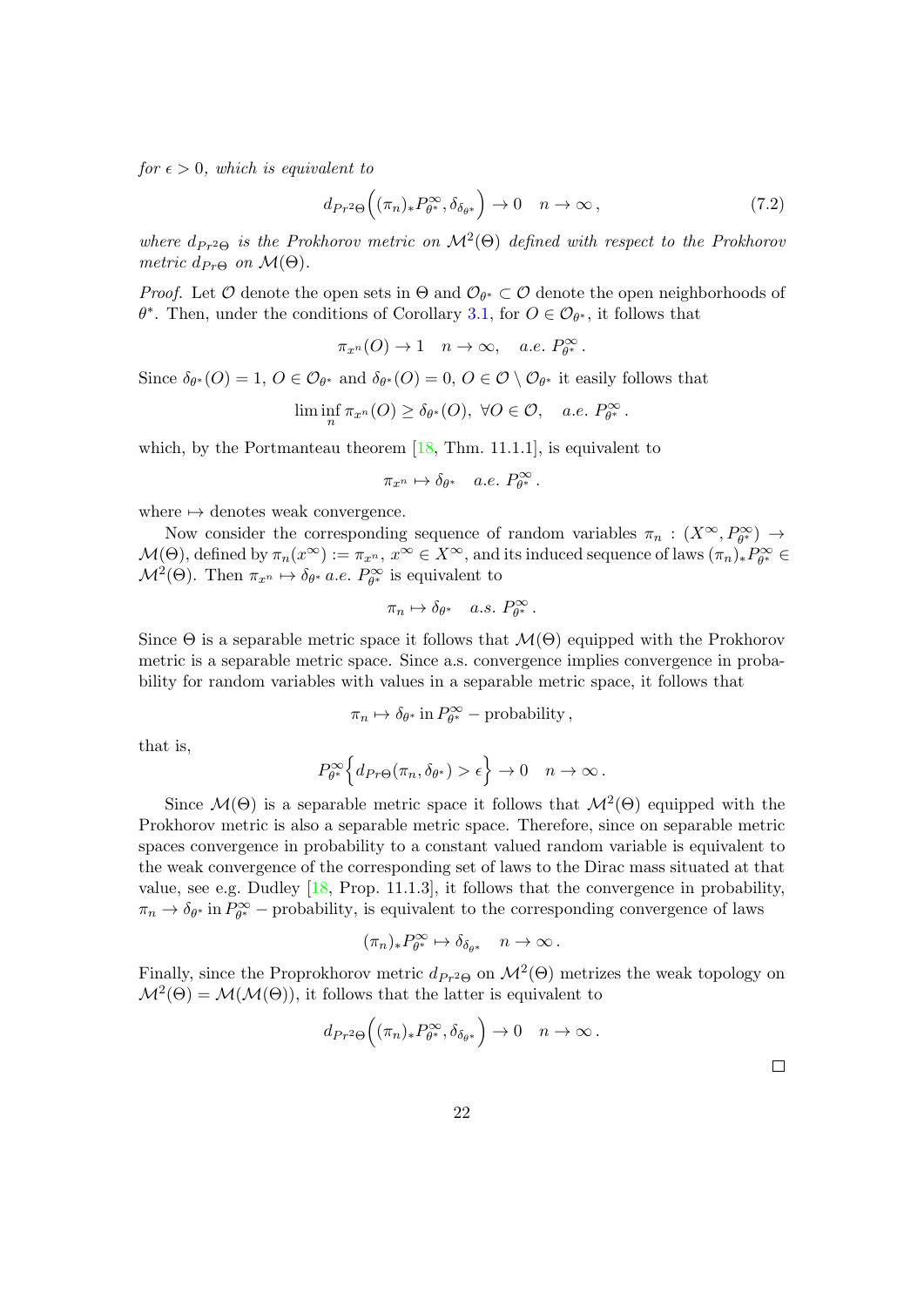#### 7.2 Some Prokhorov Geometry

We establish a basic mechanism to bound from below the Prokhorov distance between two measures based on the values of the measures on the neighborhood of a single set.

<span id="page-22-2"></span>**Lemma 7.2.** Let Z be a metric space and consider the space  $\mathcal{M}(Z)$  of Borel probability measures equipped with the Prokhorov metric. Consider  $\mu \in \mathcal{M}(Z)$  and suppose that there exists a set  $B \in \mathcal{B}(Z)$  and  $\alpha, \delta \geq 0$  such that

$$
\mu(B^{\epsilon}) \leq \delta, \quad \epsilon < \alpha \, .
$$

Then, for any  $\mu' \in \mathcal{M}(Z)$ , we have

$$
d_{Pr}(\mu, \mu') \ge \min(\alpha, \mu'(B) - \delta).
$$

*Proof.* If  $d_{Pr}(\mu_1, \mu_2) \ge \alpha$  the assertion is proved, so let us assume that  $d_{Pr}(\mu_1, \mu_2) < \alpha$ . Then, denoting  $d^* := d_{Pr}(\mu_1, \mu_2)$ , it follows from the assumption that  $\mu(A^{d^*}) \leq \delta$ , so that

$$
\mu'(A) \leq \mu(A^{d^*}) + d^*
$$
  

$$
\leq \delta + d^*
$$

from which we conclude that  $\mu'(A) - \delta \leq d^*$ . Therefore, either  $d_{Pr}(\mu_1, \mu_2) \geq \alpha$  or  $d_{Pr}(\mu_1, \mu_2) \geq \mu'(A) - \delta$ , proving the assertion.  $\Box$ 

<span id="page-22-1"></span>**Lemma 7.3.** Let S be a separable metric space. Then, for an S-valued random variable X we have

$$
\alpha(X,s) = d_{Pr}(\mathcal{L}(X), \delta_s)
$$

where  $\alpha$  is the Ky Fan metric and s denotes the random variable with constant value s.

*Proof.* Let us denote  $\alpha := \alpha(X, s)$  and  $\rho := d_{Pr}(\mathcal{L}(X), \delta_s)$ . Define the set  $B_0 := \{s\}$  and  $B_r := B_r(s), r > 0$  and observe that  $B_0^r = B_r, r > 0$ . Therefore, by the definition of  $\rho$ we have

$$
\mathcal{L}(s)(B_0) \le \mathcal{L}(X)(B_0^{\rho}) + \rho
$$

and since  $\mathcal{L}(s)(B_0) = 1$  we obtain

$$
\mathcal{L}(X)(B_0^{\rho}) \ge 1 - \rho
$$

from which we obtain  $P(d(X, s) \ge \rho) \le \rho$ . Since this implies that

$$
P(d(X, s) > \rho) \le P(d(X, s) \ge \rho) \le \rho
$$

we conclude that  $\rho \leq \alpha$ . Since Dudley [\[18,](#page-24-8) Thm. 11.3.5] asserts that  $\alpha \leq \rho$ , the assertion follows.  $\Box$ 

<span id="page-22-0"></span>Proposition 7.4.

$$
d_{Pr}(\delta_{x_1}, \delta_{x_2}) = \min(1, d(x_1, x_2))
$$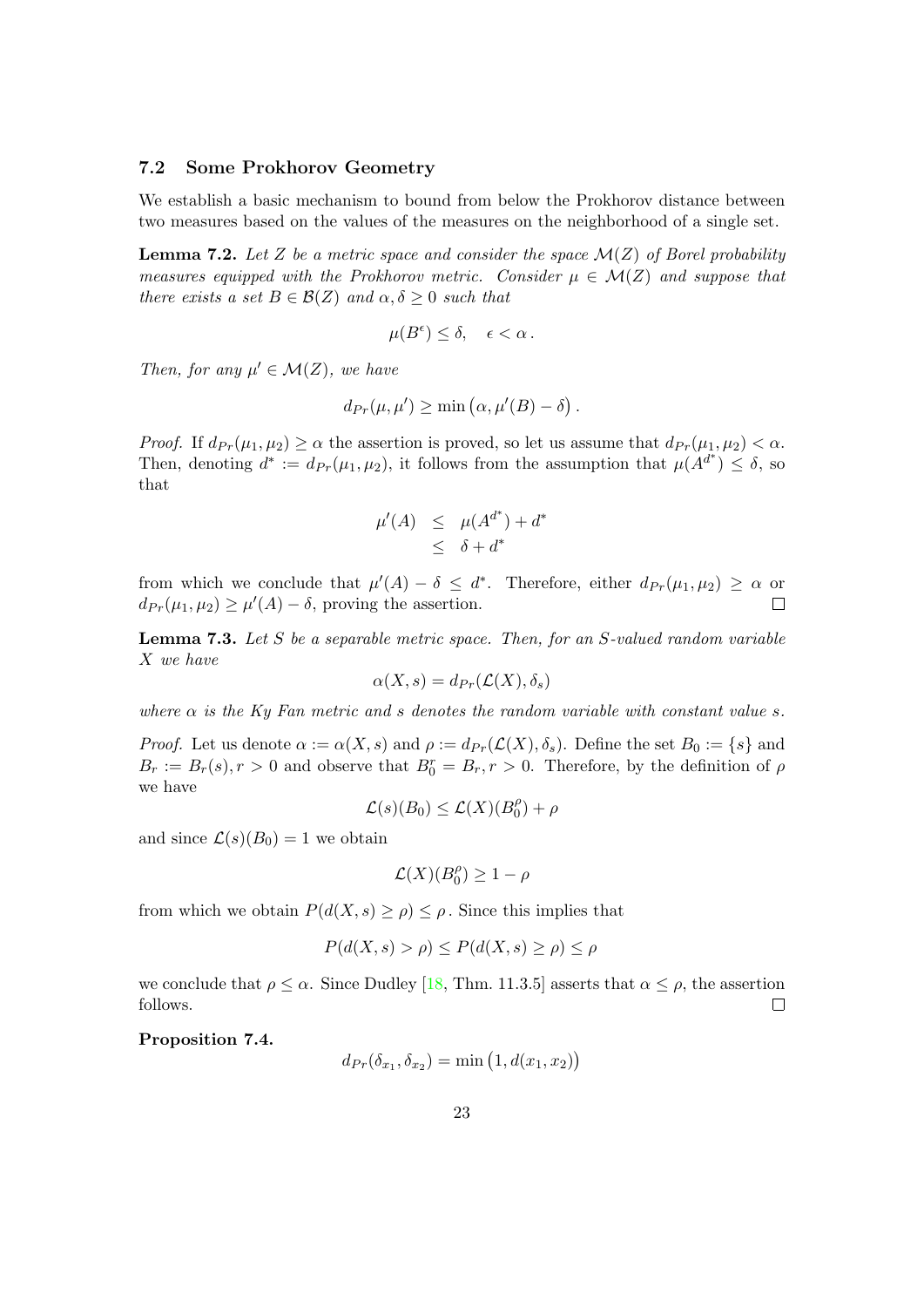*Proof.* Consider the set  $B := \{x_1\}$ . Then since  $B^{\epsilon} = B_{\epsilon}(x_1)$ , it follows that for  $\epsilon$  $d(x_1, x_2)$  that  $x_2 \notin B^{\epsilon}$ . Consequently, since  $\delta_{x_1}(B) = 1$ , the inequality

$$
\delta_{x_1}(B) \le \delta_{x_2}(B^{\epsilon}) + \epsilon
$$

requires either  $\epsilon \geq 1$  or  $x_2 \in B^{\epsilon}$  which implies that  $\epsilon \geq d(x_1, x_2)$ . Consequently,  $d_{Pr}(\delta_{x_1}, \delta_{x_2}) \geq \min(1, d(x_1, x_2)).$  To obtain equality, suppose that  $d_{Pr}(\delta_{x_1}, \delta_{x_2}) >$  $d(x_1, x_2)$ . Then, for any d' which satisfies  $d_{Pr}(\delta_{x_1}, \delta_{x_2}) > d' > d(x_1, x_2)$  there exists a measurable set  $B$  such that

$$
\delta_{x_1}(B) > \delta_{x_2}(B^{d'}) + d'
$$

Consequently,  $x_1 \in B$ , but  $d' > d(x_1, x_2)$  implies that  $x_2 \in B^{d'}$ , which implies the contradiction  $1 > 1 + d'$ .  $\Box$ 

# Acknowledgments

The authors gratefully acknowledges this work supported by the Air Force Office of Scientific Research and the DARPA EQUiPS Program under awards number FA9550-12- 1-0389 (Scientific Computation of Optimal Statistical Estimators) and number FA9550- 16-1-0054 (Computational Information Games).

### References

- <span id="page-23-3"></span>[1] C. D. Aliprantis and K. C. Border. Infinite Dimensional Analysis: A Hitchhiker's Guide. Springer, Berlin, third edition, 2006.
- <span id="page-23-4"></span>[2] A. Barron, M. J. Schervish, and L. Wasserman. The consistency of posterior distributions in nonparametric problems. Ann. Statist., 27(2):536–561, 1999.
- <span id="page-23-2"></span>[3] S. Basu, S. R. Jammalamadaka, and W. Liu. Stability and infinitesimal robustness of posterior distributions and posterior quantities. Journal of statistical planning and inference, 71(1):151–162, 1998.
- <span id="page-23-5"></span>[4] R. H. Berk. Limiting behavior of posterior distributions when the model is incorrect. Ann. Math. Statist. 37 (1966), 51–58; correction, ibid, 37:745–746, 1966.
- <span id="page-23-1"></span>[5] B. Betrò. Numerical treatment of Bayesian robustness problems. *Internat. J. Ap*prox. Reason., 50(2):279–288, 2009.
- <span id="page-23-0"></span>[6] B. Betrò and A. Guglielmi. Numerical robust Bayesian analysis under generalized moment conditions. In *Bayesian robustness (Rimini, 1995)*, volume 29 of *IMS* Lecture Notes Monogr. Ser., pages 3–20. Inst. Math. Statist., Hayward, CA, 1996. With a discussion by Elías Moreno and a rejoinder by the authors.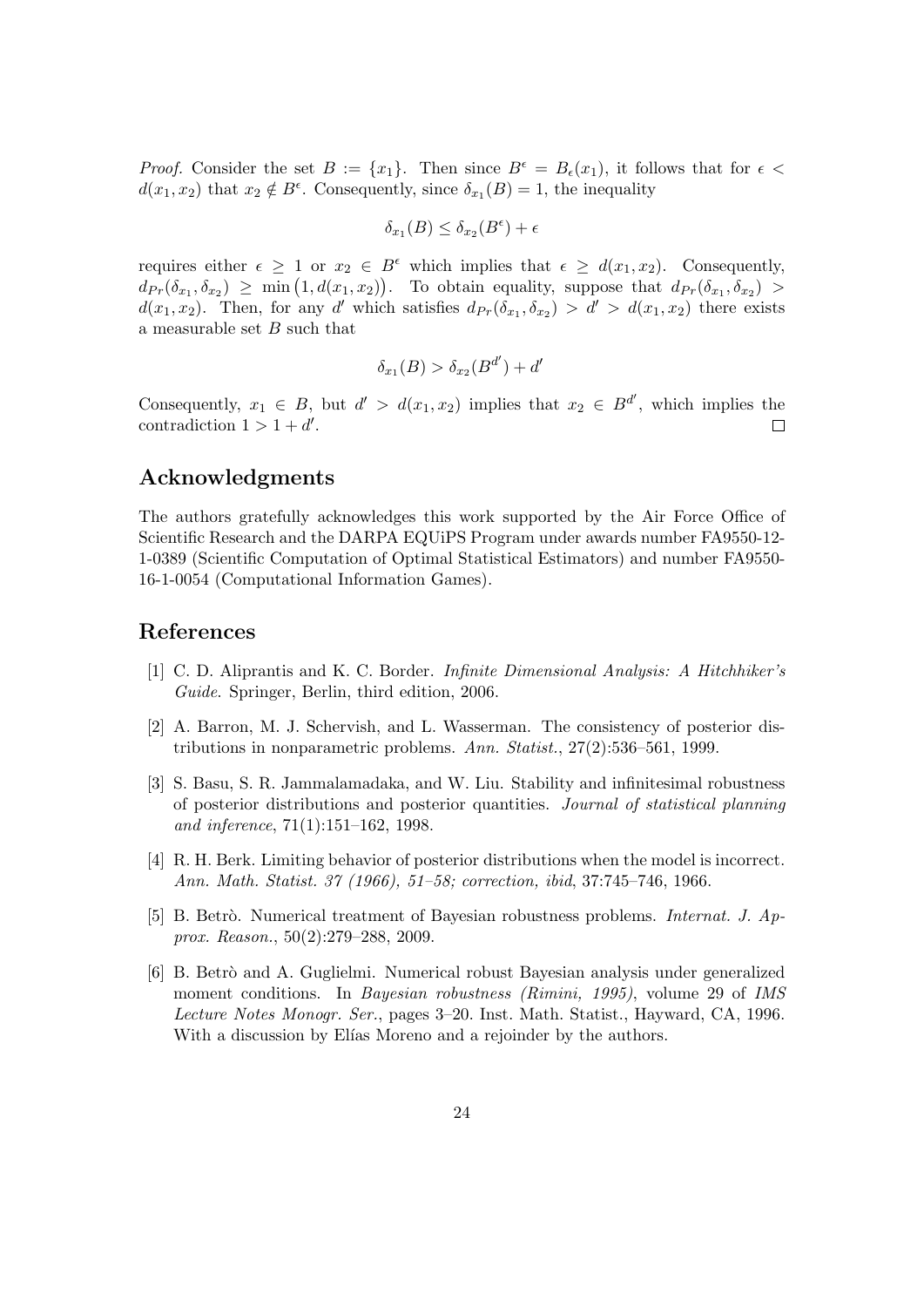- <span id="page-24-5"></span>[7] B. Betrò and A. Guglielmi. Methods for global prior robustness under generalized moment conditions. In Robust Bayesian analysis, volume 152 of Lecture Notes in Statist., pages 273–293. Springer, New York, 2000.
- <span id="page-24-4"></span>[8] B. Betrò, F. Ruggeri, and M. Meczarski. Robust Bayesian analysis under generalized<br>magnetic conditions  $I$ , Statist, Blann, Informac, 41(2):957, 966, 1004 moments conditions. J. Statist. Plann. Inference,  $41(3):257-266$ , 1994.
- <span id="page-24-9"></span>[9] P. Billingsley. Convergence of Probability Measures. Wiley, New York, second edition, 1999.
- <span id="page-24-6"></span>[10] G. Boente, R. Fraiman, and V. J. Yohai. Qualitative robustness for stochastic processes. The Annals of Statistics, pages 1293–1312, 1987.
- <span id="page-24-0"></span>[11] T. Bui-Thanh and O. Ghattas. An analysis of infinite dimensional Bayesian inverse shape acoustic scattering and its numerical approximation. SIAM/ASA J. Uncertain. Quantif., 2(1):203–222, 2014.
- <span id="page-24-14"></span>[12] I. Csisz´ar. I-divergence geometry of probability distributions and minimization problems. The Annals of Probability, pages 146–158, 1975.
- <span id="page-24-3"></span>[13] A. Cuevas. Qualitative robustness in abstract inference. Journal of Statistical Planning and Inference, 18(3):277–289, 1988.
- <span id="page-24-13"></span>[14] A. Cuevas. Comment on 'Bounds on posterior expectations for density bounded class with constant bandwidth' by Sivaganesan. Journal of Statistical Planning and Inference, 40(2):340–343, 1994.
- <span id="page-24-7"></span>[15] A. Cuevas González. Una definición de robustez cualitativa en inferencia Bayesiana. Trabajos de Estadística y de Investigación Operativa,  $35(2):170-186, 1984.$
- <span id="page-24-2"></span>[16] M. Dashti and A. M. Stuart. Uncertainty quantification and weak approximation of an elliptic inverse problem. SIAM J. Numer. Anal., 49(6):2524–2542, 2011.
- <span id="page-24-12"></span>[17] C. Dellacherie and P.-A. Meyer. Probabilities and Potential. B, Vol. 72 of North-Holland Mathematics Studies. North-Holland Publishing Co., Amsterdam, 1982.
- <span id="page-24-8"></span>[18] R. M. Dudley. Real Analysis and Probability, volume 74 of Cambridge Studies in Advanced Mathematics. Cambridge University Press, Cambridge, 2002. Revised reprint of the 1989 original.
- <span id="page-24-11"></span>[19] P. Dupuis and R. S. Ellis. A Weak Convergence Approach to the Theory of Large Deviations, volume 902. John Wiley & Sons, 2011.
- <span id="page-24-1"></span>[20] A. Gelman. Inference and monitoring convergence. In Markov chain Monte Carlo in practice, pages 131–143. Springer, 1996.
- <span id="page-24-10"></span>[21] S. Ghosal, J. K. Ghosh, and R. V. Ramamoorthi. Consistency issues in Bayesian nonparametrics. Statistics Textbooks and Monographs, 158:639–668, 1999.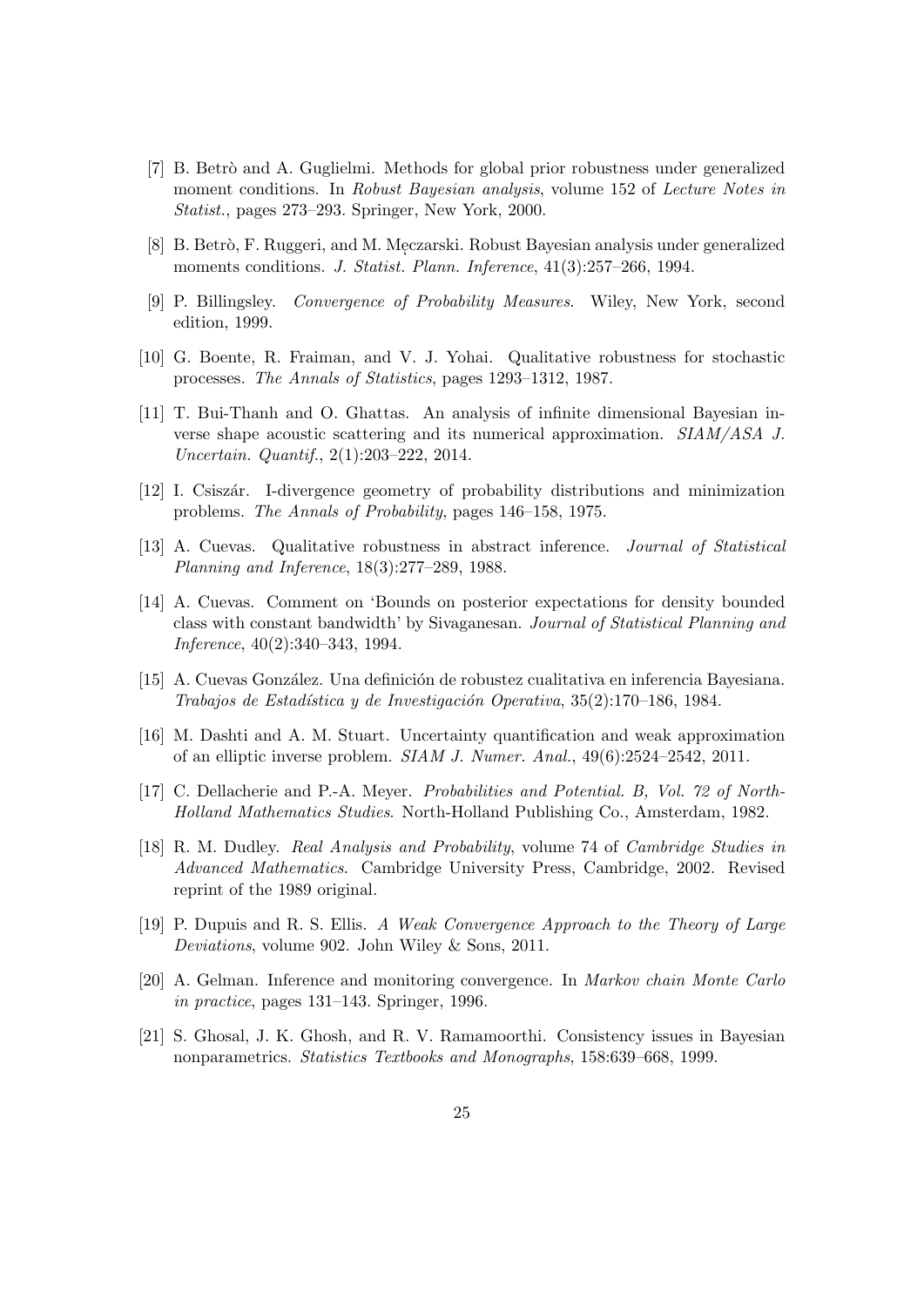- <span id="page-25-4"></span>[22] A. L. Gibbs. Convergence in the Wasserstein metric for Markov chain Monte Carlo algorithms with applications to image restoration. Stoch. Models, 20(4):473–492, 2004.
- <span id="page-25-3"></span>[23] A. L. Gibbs and F. E. Su. On choosing and bounding probability metrics. International Statistical Review, 70(3):419–435, 2002.
- <span id="page-25-6"></span>[24] P. Gustafson and L. Wasserman. Local sensitivity diagnostics for Bayesian inference. The Annals of Statistics, 23(6):2153–2167, 1995.
- <span id="page-25-8"></span>[25] R. Hable and A. Christmann. On qualitative robustness of support vector machines. Journal of Multivariate Analysis, 102(6):993–1007, 2011.
- <span id="page-25-11"></span>[26] R. Hable and A. Christmann. Robustness versus consistency in ill-posed classification and regression problems. In Classification and Data Mining, pages 27–35. Springer, 2013.
- <span id="page-25-7"></span>[27] F. R. Hampel. A general qualitative definition of robustness. The Annals of Mathematical Statistics, pages 1887–1896, 1971.
- <span id="page-25-12"></span>[28] P. J. Huber and E. M. Ronchetti. Robust Statistics. Wiley Series in Probability and Statistics. John Wiley & Sons Inc., Hoboken, NJ, second edition, 2009.
- <span id="page-25-14"></span>[29] A. N. Kolmogorov and V. M. Tikhomirov.  $\varepsilon$ -entropy and  $\varepsilon$ -capacity of sets in function spaces. Trans. Amer. Math. Soc, 17:277–364, 1961.
- <span id="page-25-5"></span>[30] N. Madras and D. Sezer. Quantitative bounds for Markov chain convergence: Wasserstein and total variation distances. *Bernoulli*,  $16(3):882-908$ , 2010.
- <span id="page-25-13"></span>[31] I. Mizera. Qualitative robustness and weak continuity: the extreme unction. Nonparametrics and Robustness in Modern Statistical Inference and Time Series Analysis: A Festschrift in honor of Professor Jana Jurecková, 1:169, 2010.
- <span id="page-25-9"></span>[32] M. Nasser, N. A. Hamzah, and Md. A. Alam. Qualitative robustness in estimation. Pakistan Journal of Statistics and Operation Research, 8(3):619–634, 2012.
- <span id="page-25-1"></span>[33] H. Owhadi and C. Scovel. Brittleness of Bayesian inference and new Selberg formulas. Commun. Math. Sci., 13(75), 2013.
- <span id="page-25-0"></span>[34] H. Owhadi, C. Scovel, and T. J. Sullivan. Brittleness of Bayesian inference under finite information in a continuous world. Electron. J. Statist., 9:1–79, 2015.
- <span id="page-25-2"></span>[35] H. Owhadi, C. Scovel, and T. J. Sullivan. On the brittleness of Bayesian inference. SIAM Review, 57(4):566–582, 2015.
- <span id="page-25-10"></span>[36] S. T. Rachev, L. B. Klebakov, S. V. Stoyanov, and F. J. Fabozzi. The Methods of Distances in the Theory of Probability and Statistics. Springer, New York, 2013.